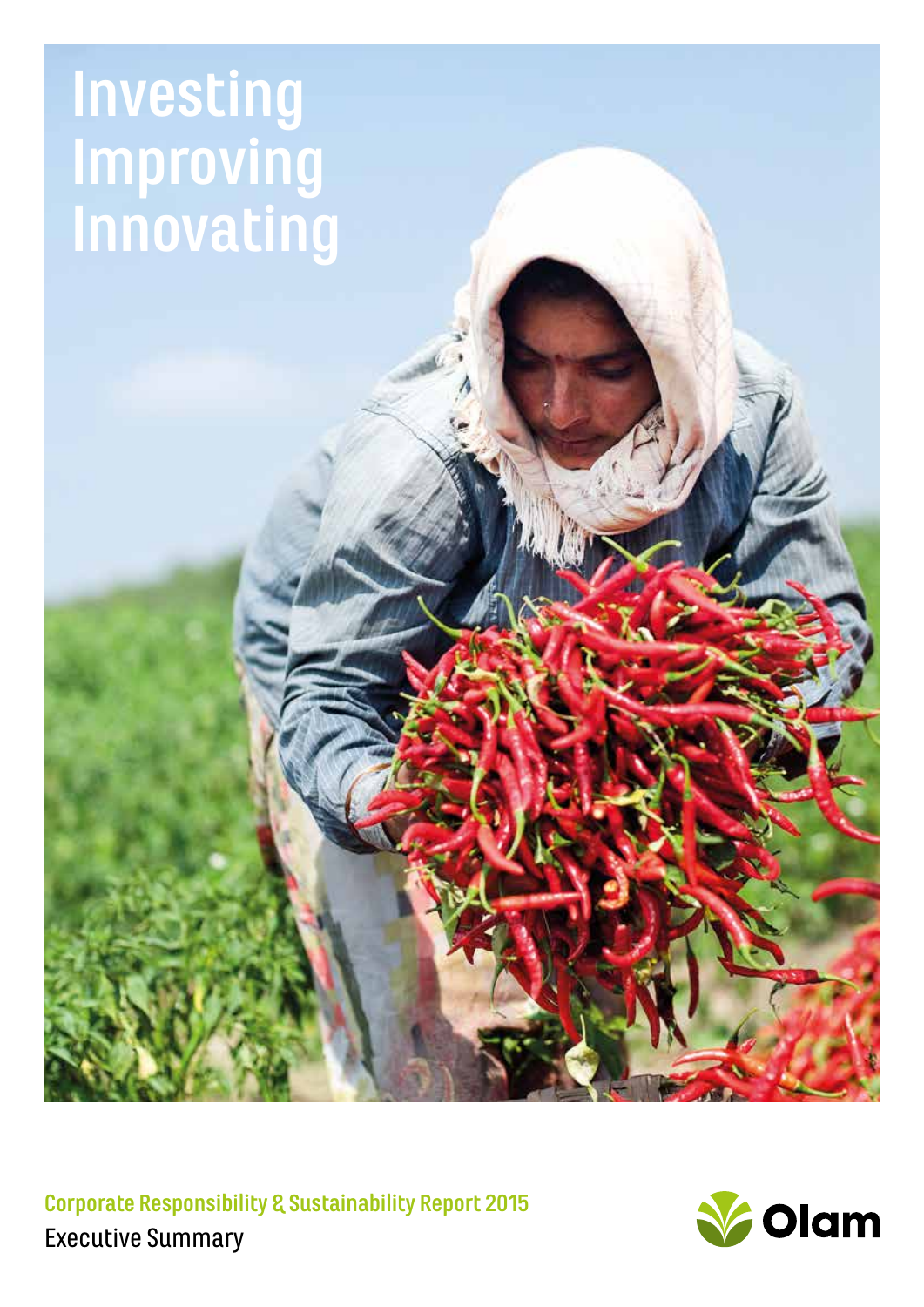# **CEO perspective**

# Three words best capture our 2015 progress on sustainability: **investing**, **improving** and **innovating**.

#### We **invested in the future of our supply**

**chains** at every level, from expanding the Olam Livelihood Charter so it covers 23% of all smallholder tonnage, to participating in the Paris COP21 events to help galvanise action on climate change. Our total investment in sustainable supply chain initiatives was US\$36 million FY15.

We continued to **improve our own practices:** we launched an updated Palm Policy with a third party sourcing road map; we listened to communities and NGOs, and we challenged ourselves to make every drop of water count. With the continuing roll-out of the Supplier Code, we sought to **improve sector practices** – stipulating environmental and social requirements for those suppliers in both our direct and indirect networks. By the end of December, the Code covered 30% of all 2015 tonnage – even though we missed the 50% target it was a significant achievement given the challenges involved, not least smallholder literacy. A particular focus for **improving smallholder livelihoods** and local food security over the year was training in crop diversification and food crop production.

Through the Olam Farmer Information System (OFIS) we truly **innovated to deliver enhanced services and connections to farmers and customers**. The OFIS data bank enables the creation of individual farm management plans for thousands of smallholders with the potential for a huge step-change in productivity.

We recognise however, that we operate in some perceived 'high risk' products – palm tropical wood and rubber – so adhering to RSPO, FSC® and IFC standards provides a robust environmental and social framework. Reading through our goals and the ongoing challenges we face, 6 key points come to the fore:

#### **Our sustainability efforts must bring value to Olam**

We are not a charity. Every action we take must unlock value for Olam, as well as the communities where we operate concurrently. If not, programmes are financially unsustainable.

#### **We must continue to invest in research**

If we are to feed more than 9 billion people by 2050 without depleting the world's natural resources, we must continue to prioritise agricultural research with leading institutions.

#### **We must invest in our people pipeline**

Businesses are nothing without their people. But agriculture is not considered a glamorous career, so we are partnering to encourage bright students excited by the challenge of producing more food from fewer resources.

#### **We must invest in technology**

Agriculture has much to gain from technological advances, both for our operations and to demonstrate progress and stewardship to stakeholders. If you read our full web-based report you can learn how Olam's almond team in Australia is working with the Commonwealth Scientific and Industrial Research Organisation (CSIRO) to better understand the eco-system of bees through unique fitted Radio Frequency Identification tags.

#### **We must collaborate**

Olam would not be where we are today without our partners – at the last count, we had over 50 active partnerships, each coming with their own capabilities and agenda, yet sharing common ground to develop effective solutions for the local community.

#### **We must be brave**

Brave means accepting we don't have all the answers, but we're not afraid to challenge the status quo. It means setting ambitious goals without always knowing how we're going to achieve them. And admitting when we don't. It means being prepared to lead on tough issues while always remaining humble.

Finally, while this Executive Summary covers key highlights and challenges from 2015, we urge you to read our in-depth report with its case studies, GRI table and provocative questioning to our sustainability leaders at olamgroup.com/sustainability.

Sany Neyhese

**Sunny Verghese**  Co-Founder and Group CEO



# **Contents**

| <b>Growing Responsibly</b>                               | 1.              |
|----------------------------------------------------------|-----------------|
| Materials areas and goals                                | $\overline{2}$  |
| <b>Challenges and stakeholders</b>                       | 3               |
| <b>Material areas</b>                                    | 4               |
| Partnerships and memberships                             | 16 <sup>°</sup> |
| External reporting, commitments and support for the SDGs | 17 <sup>2</sup> |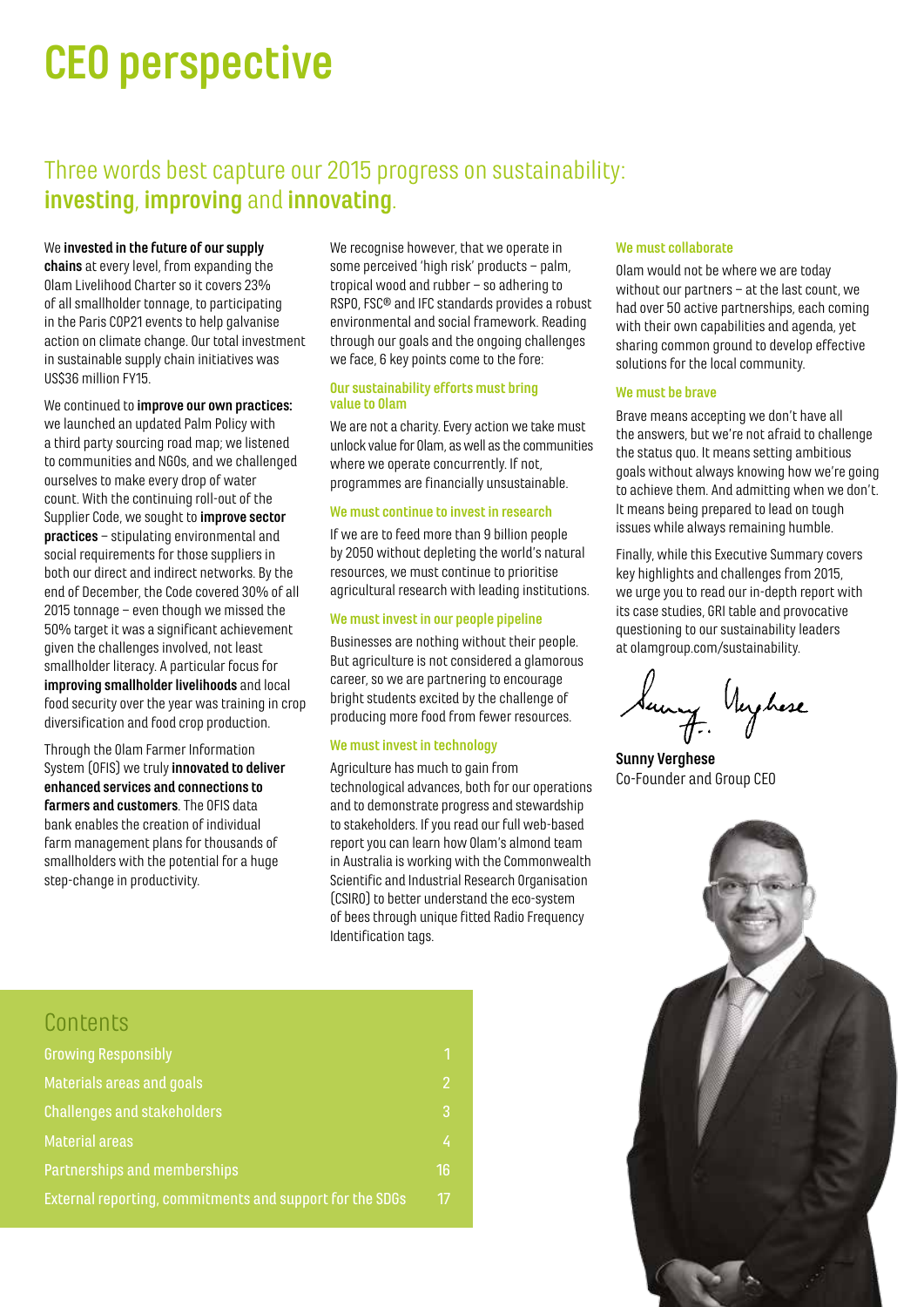# **Growing Responsibly**

# **Vision:** end-to-end sustainable supply chains by 2020.

Our purpose of 'Growing Responsibly' describes how we do business. We ensure profitable growth is achieved in an ethical, socially responsible and environmentally sustainable manner.



Innovation in Food Security awarded to SRI-Rice, Cornell University, New York.

\* Tier 1 large-scale secondary and mid-stream.

Olam Supplier Code covers 30% of all 2015 tonnage. Available on olamgroup.com

achieved for both Olam farms and plantations, and Tier 1\* processing and manufacturing sites.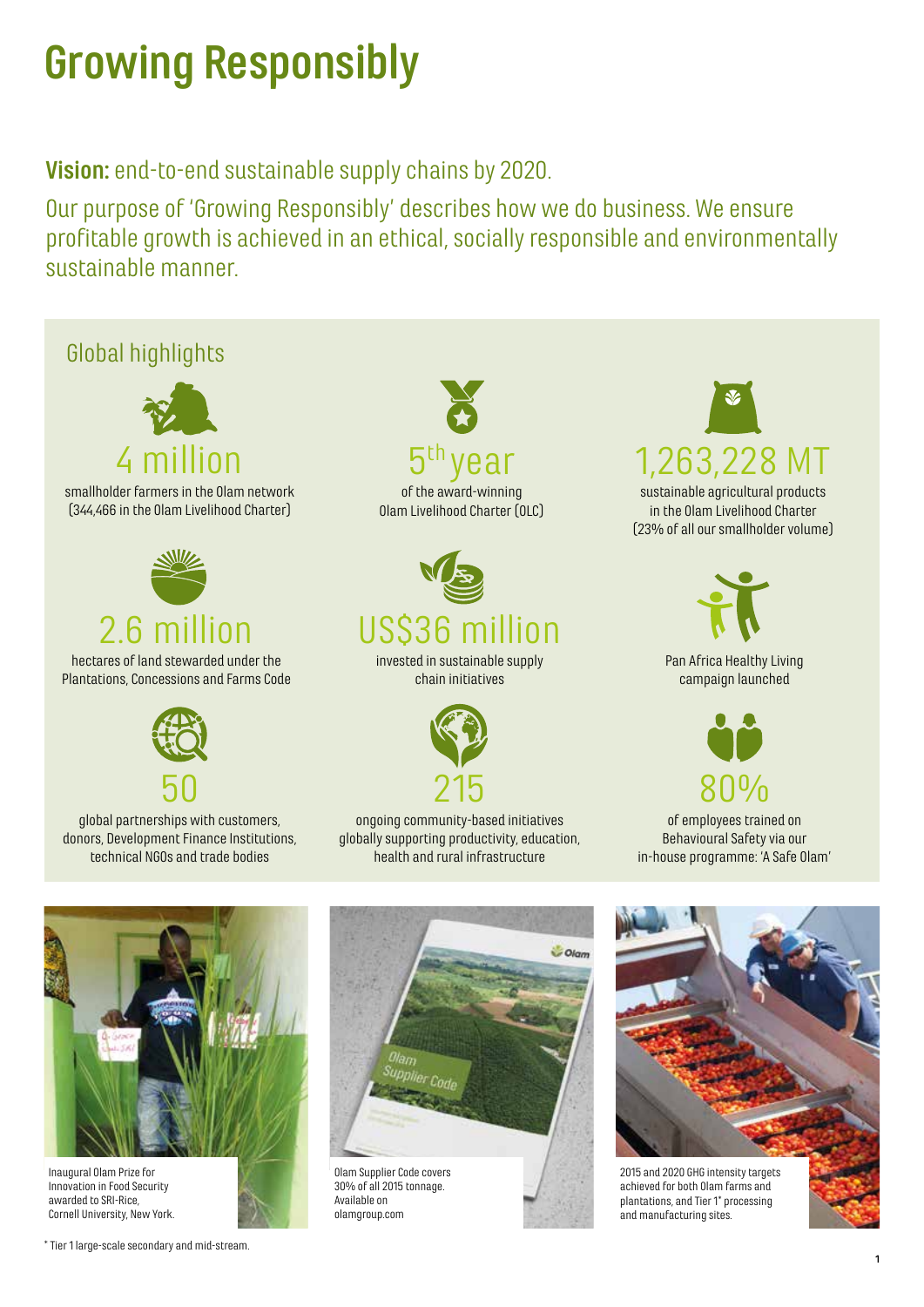# **Material areas and goals**

In 2013, Olam identified 7 material areas: Livelihoods, Land, Water, Climate Change, Labour, Food Security and Food Safety. Following ongoing engagement with our colleagues and external stakeholders, these material areas remain the same for 2015 and 2016.

# Sustainability goals

| .<br><b>Material areas</b>                                  | <b>Livelihoods</b>                                  | Land                                                                             | <b>Water</b>                                                                                    | <b>Climate</b><br><b>Change</b>                                                     | <b>Labour</b>                                                                   | Food<br><b>Security</b>                   | <b>Food</b><br><b>Safety</b>                                          |
|-------------------------------------------------------------|-----------------------------------------------------|----------------------------------------------------------------------------------|-------------------------------------------------------------------------------------------------|-------------------------------------------------------------------------------------|---------------------------------------------------------------------------------|-------------------------------------------|-----------------------------------------------------------------------|
|                                                             |                                                     |                                                                                  |                                                                                                 |                                                                                     |                                                                                 |                                           |                                                                       |
| Pledge                                                      | Supporting<br>thriving<br>communities               | Selecting and<br>managing land<br>responsibly                                    | Responsible<br>use of water<br>for our own<br>needs without<br>impacting the<br>needs of others | Adapting<br>to climate<br>risks and<br>opportunities<br>for Olam and<br>communities | Providing a<br>safe workplace<br>where<br>everyone's<br>rights are<br>respected | Improving<br>access to<br>affordable food | Improving food<br>safety and<br>quality across<br>our business        |
| Goals                                                       | Goal 1:<br>Economic<br>opportunity<br>and inclusion | Goal 3:<br>Sustainable<br>development<br>and use of<br>land-based<br>eco-systems | Goal $4:$<br>Sustainable<br>water use                                                           | <b>Goal 5:</b><br>Reduced<br>greenhouse<br>gas emissions                            | Goal $7:$<br>Zero-harm<br>workplace                                             | Goal 9:<br>Food security<br>and nutrition | <b>Goal 10:</b><br>Safe and<br>reliable<br>foods for our<br>customers |
|                                                             | Goal 2:<br><b>Good health</b><br>and well-being     |                                                                                  |                                                                                                 | Goal 6:<br>Increased<br>resilience to<br>climate-related<br>risks                   | Goal 8:<br>Respect for<br>workers' rights                                       |                                           |                                                                       |
| <b>Policies</b>                                             | Community<br>and Social                             | Environment                                                                      | Environment                                                                                     | Environment                                                                         | Health and<br>Safety<br>Human<br><b>Resources</b>                               | Community<br>and Social                   | <b>Quality and</b><br><b>Food Safety</b>                              |
| <b>Standards</b>                                            |                                                     |                                                                                  |                                                                                                 |                                                                                     |                                                                                 |                                           |                                                                       |
| <b>Farmers:</b><br>Olam Livelihood<br>Charter               |                                                     |                                                                                  |                                                                                                 |                                                                                     |                                                                                 |                                           |                                                                       |
| <b>Plantations:</b><br>Olam PCF <sup>*</sup> Code           |                                                     |                                                                                  | $\checkmark$                                                                                    |                                                                                     |                                                                                 |                                           | $\checkmark$                                                          |
| <b>Suppliers:</b><br>Supplier Code                          |                                                     |                                                                                  |                                                                                                 |                                                                                     |                                                                                 |                                           |                                                                       |
| <b>Factories and</b><br>worksites:<br><b>QEHS Standards</b> |                                                     | $\checkmark$                                                                     | $\checkmark$                                                                                    |                                                                                     |                                                                                 |                                           |                                                                       |
| <b>Delivering</b><br>through<br>partnerships                |                                                     |                                                                                  | Customers, Investors, Farmers, Donors/Foundations, NGOs, Governments, Industry Associations     |                                                                                     |                                                                                 |                                           |                                                                       |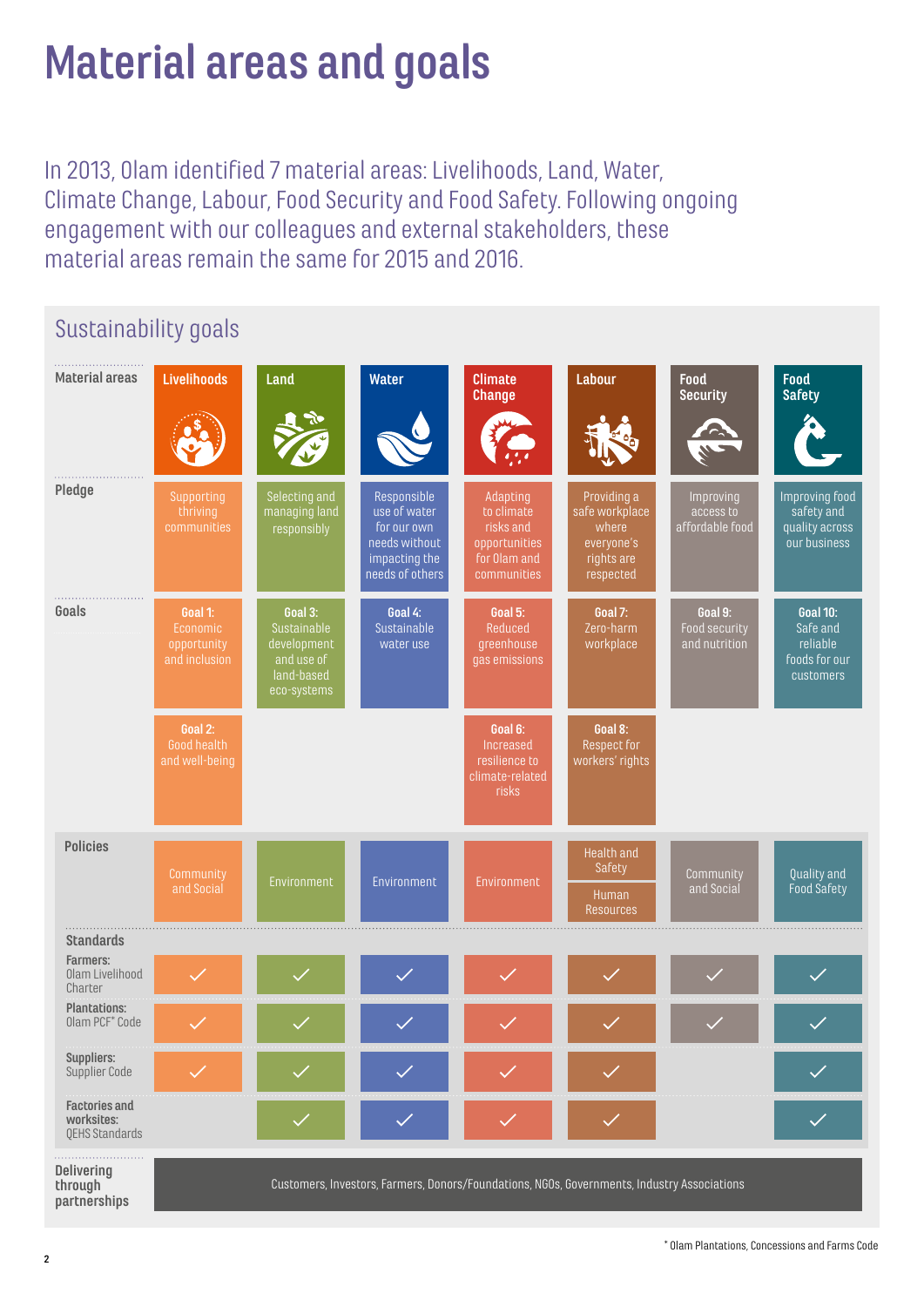# **Challenges and stakeholders**

We work across 70 countries in 47 supply chains. Within these many and varied landscapes we inevitably face challenges which our teams on the ground must address. We tackle many of these challenges with a wide range of specialist partners (see page 16 for a summary).

## Our online report covers these challenges in detail but a snapshot includes:

#### **Roll-out of the Supplier Code**

Although 30% of all tonnage in 2015 was under the Supplier Code, we are behind target.

Challenges include ensuring smallholders understand the issues and training cooperatives to enforce the Code among members.

#### **Climate change**

As drought continues to challenge California, our teams must remain focused on water and soil management, while in emerging markets we must help equip smallholders with the knowledge and tools to mitigate or adapt.

#### **Land management**

With 2.6 million hectares under Olam management, we must remain committed to upholding all international standards. In March 2015, we regained one of our FSC® certificates\* for our Republic of Congo concessions which had been temporarily suspended in October 2014.

#### **Inclusive business**

With plantations and concessions in Africa, Asia, and South America, we must ensure communities feel the benefit from our operations through social contracts, employment opportunities and outgrower programmes. Historical land tenure issues for a community in Tanzania with the previous land owner required continuing engagement.

#### **Child and adult labour issues**

Reports show that it is still a key issue for supply chains, such as cocoa and hazelnuts, and we therefore work closely with the Fair Labor Association, cooperatives and industry peers. The systems and processes put in place in our hazelnut supply chains in Turkey have proved invaluable in the face of the migrant crisis in Europe. Our online report provides an update on our work with fellow members in the Association of Cotton Merchants in Europe (ACME) with regard to labour issues in Uzbekistan.

#### **Implementing Water Access, Sanitation and Hygiene (WASH)**

We recognise there is a corporate responsibility to conduct business operations consistent with the right to water, but also recognised a need to define what it means in practice for a company to act consistently with this right, and how to operationalise it on the ground, especially in emerging economies or in a farming or plantation environment. We have therefore defined our own WASH Standard and 2020 target.



## Working with stakeholders

bricks, while we provided everything else.

We listen to our stakeholders who include customers, investors, NGOs and governments (read more in our online report). Working in partnership enables us to scale up positive impacts and unlock mutual value. We also work with governments and national institutions to help enable policies that meet global standards.

*"The core purpose of the World Business Council for Sustainable Development (WBCSD) is to guide its members in designing business solutions to sustainable development challenges by seeking value in (cross-) sectorial partnerships. Self-organised in priority clusters, member companies identify collectively what will shape the enactment of their sustainability strategy.* 

*"Since Olam joined as a member, its contribution in thought-leadership has been enormous. Actively participating in the Natural and Social Capital Protocol, the UN CEO Water Mandate, and the Climate-Smart Agriculture Working Group of the Low Carbon Technology Partnerships initiative (LCTPi), Olam continues to grow its system-thinking capacity, engaging on key issues to define new approaches on land, water, forestry and eco-system management, making the most of collaboration opportunities through the WBCSD."* 

*Peter Bakker, President, WBCSD*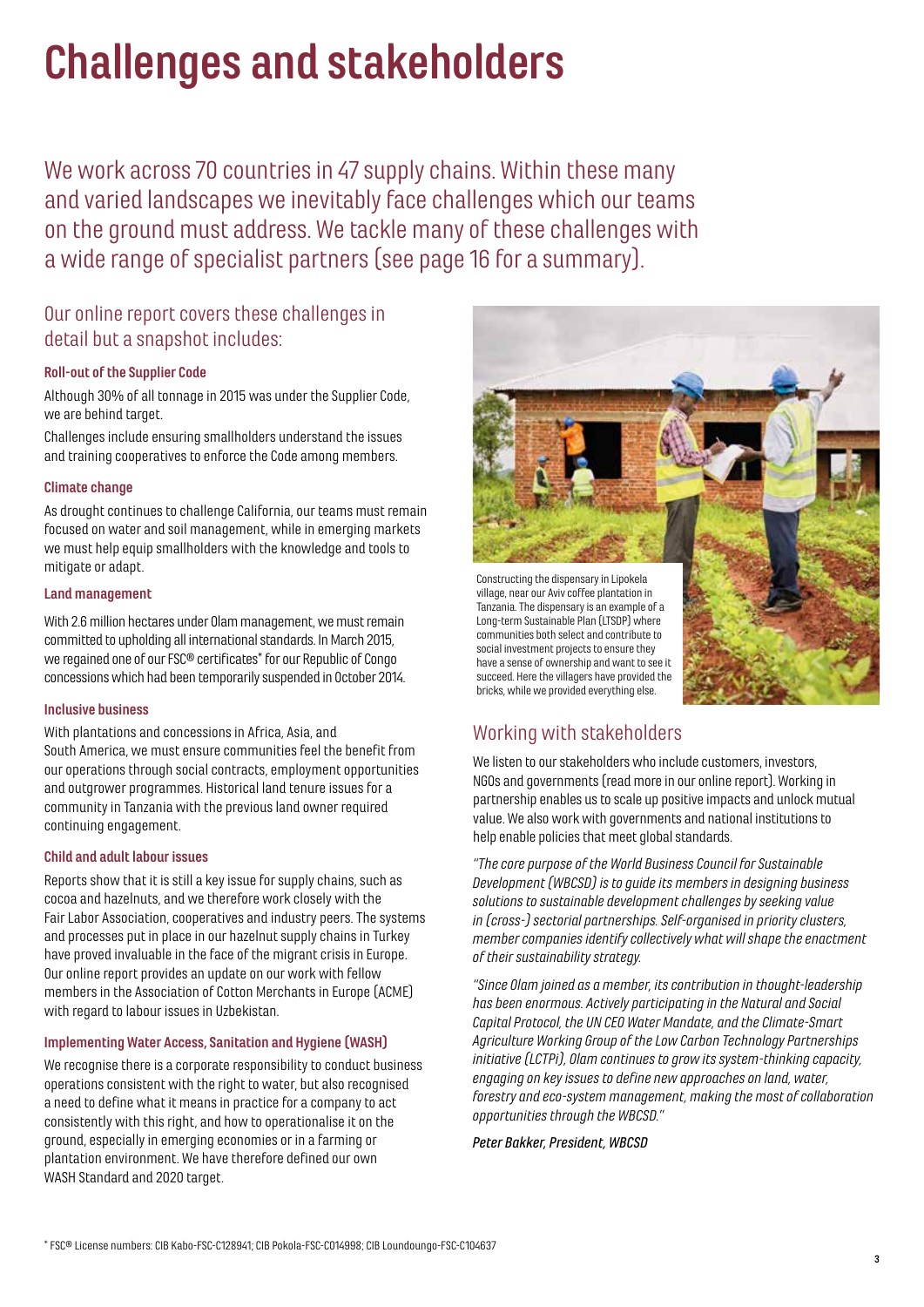

Olam's business operates at the grass roots of global agriculture. Our sourcing network relies on 4 million smallholder farmers. Helping them to increase yields and incomes is at the centre of our business model.

# The Olam Livelihood Charter – now in its  $5<sup>th</sup>$  year

Launched in 2010, the Olam Livelihood Charter (OLC) formalises our long-standing commitment to invest in the rural communities of emerging countries across the world. It is a commercial development framework that links farmers' and customers' needs resulting in a sustainable and reliable supply chain.

Based on 8 principles, we aim to bring prosperity to our farming and rural communities; build long-term relationships based on fairness and trust; and transfer skills and knowledge through partnerships. At the end of 2015, the OLC embraced 344,466 smallholders. Only sustainability programmes that fulfil all 8 principles can achieve OLC status.

2015 saw a significant step-change as we rolled out the Olam Farmer Information System (OFIS) developed by Olam Cocoa. By GPS mapping individual farms and completing survey data, Olam Cocoa has created a data bank that can currently produce tens of thousands individual farm management plans that tell the farmer, for example, exactly how much fertiliser they need and when to apply it based on their farm landscape.

This benefits the farmer by saving money; the environment by using less fertiliser and pesticides; and Olam Cocoa by helping to better forecast yields. OFIS is now being rolled out across other products, including coffee in Africa and South America, and palm in Gabon.

#### **2015 highlights**

23% of all smallholder tonnage in 2015 was under the Olam Livelihood Charter.

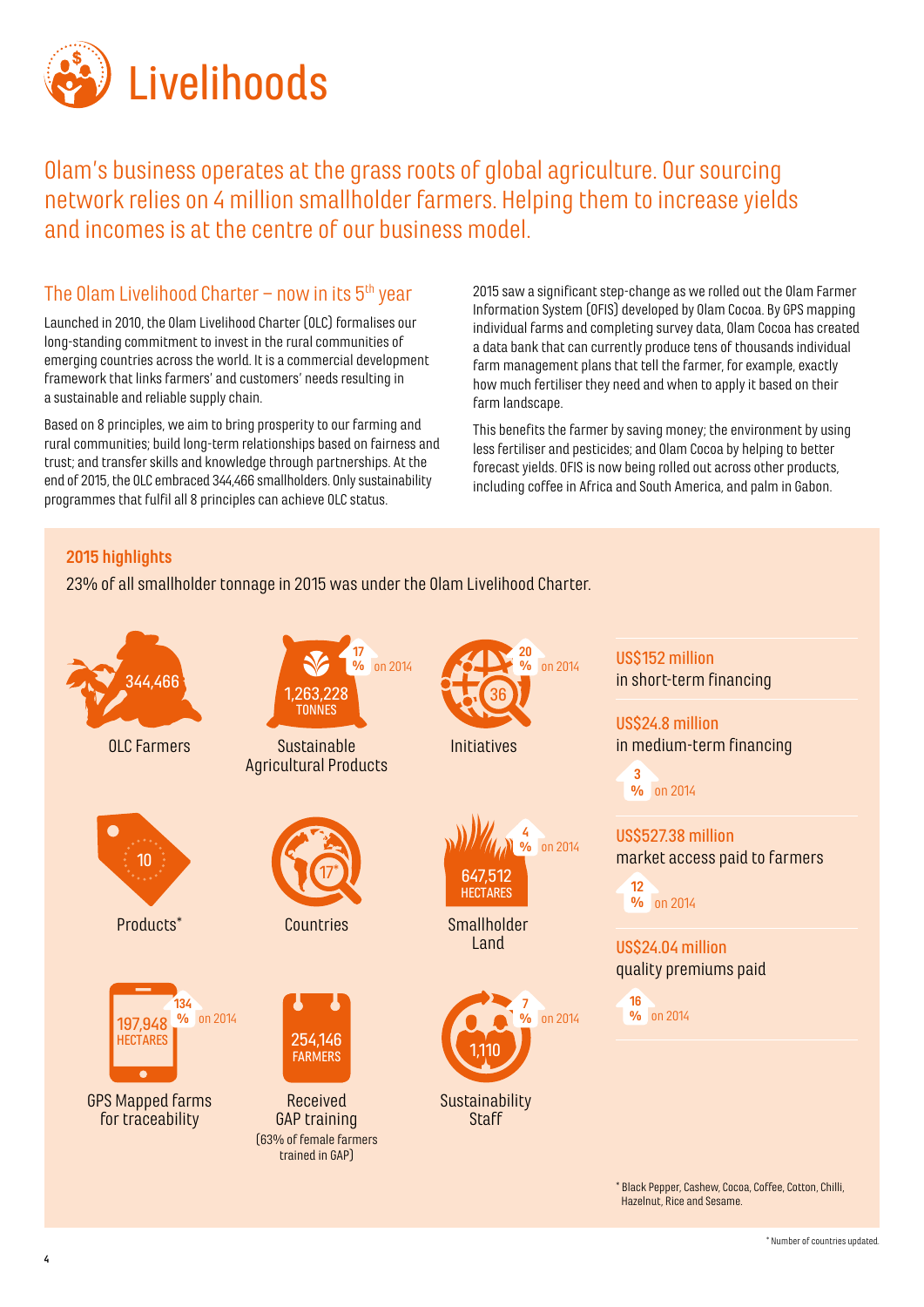# Prince Andrews Boampong, 65 years old, cashew farmer, Ghana

Prince Andrews Boampong is a 65-year-old father of 9. He joined the OLC initiative in its first year and was part of the first group of farmers that Olam trained in Wenchi. Thanks to the training he received on Good Agricultural Practices and the 4.5 hectares of grafted improved seedlings on his 14.5 hectare plantation, Mr. Boampong has seen his yield increase from 320 kg to 580 kg per hectare in the past 2 years.

With his improved revenues and an interest-free loan from Olam, Mr. Boampong has started an agrochemical shop in Asuano, providing further income security and a new lifestyle.

*"I hope my success story will entice other cashew farmers and the community youth to take cashew farming seriously; especially with increasing global demand for cashew*.*"*



| 2016 - 2020 Objectives                                                                                                     | 2015 Target                                                                                                                                | <b>Achieved against</b><br>2015 target                                                                                                                                                                                                        | 2020 Target                                                                                                                                                                                                                                                                              | <b>Outlook for</b><br>2020 target |  |  |  |
|----------------------------------------------------------------------------------------------------------------------------|--------------------------------------------------------------------------------------------------------------------------------------------|-----------------------------------------------------------------------------------------------------------------------------------------------------------------------------------------------------------------------------------------------|------------------------------------------------------------------------------------------------------------------------------------------------------------------------------------------------------------------------------------------------------------------------------------------|-----------------------------------|--|--|--|
|                                                                                                                            | <b>GOAL 1. Economic opportunity and inclusion (Material area: Livelihoods)</b>                                                             |                                                                                                                                                                                                                                               |                                                                                                                                                                                                                                                                                          |                                   |  |  |  |
| 1.1. Smallholder farmers are<br>supported through the<br><b>Olam Livelihood Charter</b><br>(OLC) principles                | 450,000 farmers in the OLC.                                                                                                                | 344,466 farmers by end of 2015.<br>Target 77% achieved due to business<br>restructuring. Refer to Livelihoods<br>02A section of our online report.                                                                                            | Bring 1 million hectares under the OLC with<br>an estimated 500,000 farmers.<br>Metric revised in line with business<br>restructuring. Refer to Livelihoods Q&A<br>section of our online report.                                                                                         |                                   |  |  |  |
| 1.2. Suppliers comply<br>with the Supplier Code                                                                            | Connected to our network<br>of partners via the<br>Supplier Code: 50%<br>overall tonnage (of<br>which 60% is from<br>large-scale farmers). | Progress behind schedule.<br>30% of overall tonnage now under the<br>Supplier Code (of which 60% is from<br>large-scale farmers). For challenges in<br>implementation see Supplier Code section<br>under 'How We Do It' of our online report. | 100% of priority products covered by the<br>Supplier Code: cashew, cocoa, coffee, cotton,<br>hazelnut, palm and rubber.                                                                                                                                                                  |                                   |  |  |  |
| 1.3. Women are economically<br>empowered within our<br>supply chain                                                        | Train 50% of Olam<br>Livelihood Charter (OLC)<br>female farmers.                                                                           | Target achieved.<br>63% of female OLC farmers (67,708).                                                                                                                                                                                       | Support 100,000 women to access economic<br>opportunities, including female farmers,<br>processors, distributors, and workers supported<br>or employed by Olam.<br>Metric expanded to support women across our<br>supply chain, in addition to OLC farmers.                              |                                   |  |  |  |
| 1.4. Elimination of<br>child labour                                                                                        | As new objective, no target<br>set in 2015.                                                                                                |                                                                                                                                                                                                                                               | No breaches in compliance reported or<br>observed in audits.                                                                                                                                                                                                                             |                                   |  |  |  |
| 1.5. People have improved<br>livelihoods potential<br>through enhanced skills,<br>economic resources<br>and infrastructure | As new objective, no target<br>set in 2015.                                                                                                |                                                                                                                                                                                                                                               | 750,000 beneficiaries, including estimated<br>500,000 smallholders, plus other beneficiaries<br>of capacity-building, cooperative support, school<br>support, access to finance, producer goods, and<br>economic infrastructure initiatives.                                             |                                   |  |  |  |
|                                                                                                                            |                                                                                                                                            | GOAL 2. Good health and well-being (Material area: Livelihoods - some overlap with Labour)                                                                                                                                                    |                                                                                                                                                                                                                                                                                          |                                   |  |  |  |
| 2.1. Workers have access<br>to health, water, and<br>sanitation infrastructure                                             | As new objective, no target<br>set in 2015.                                                                                                |                                                                                                                                                                                                                                               | 100% of Olam's direct operations are compliant<br>to the Olam WASH Standard.                                                                                                                                                                                                             |                                   |  |  |  |
| 2.2. People have improved<br>health and well-being                                                                         | As new objective, no target<br>set in 2015.                                                                                                |                                                                                                                                                                                                                                               | Olam Healthy Living Campaign positively<br>impacting on 250,000 people, including<br>community beneficiaries of health, water, and<br>sanitation infrastructure, health education<br>campaigns, HIV testing, health check-ups, access<br>to insurance initiatives, and similar services. |                                   |  |  |  |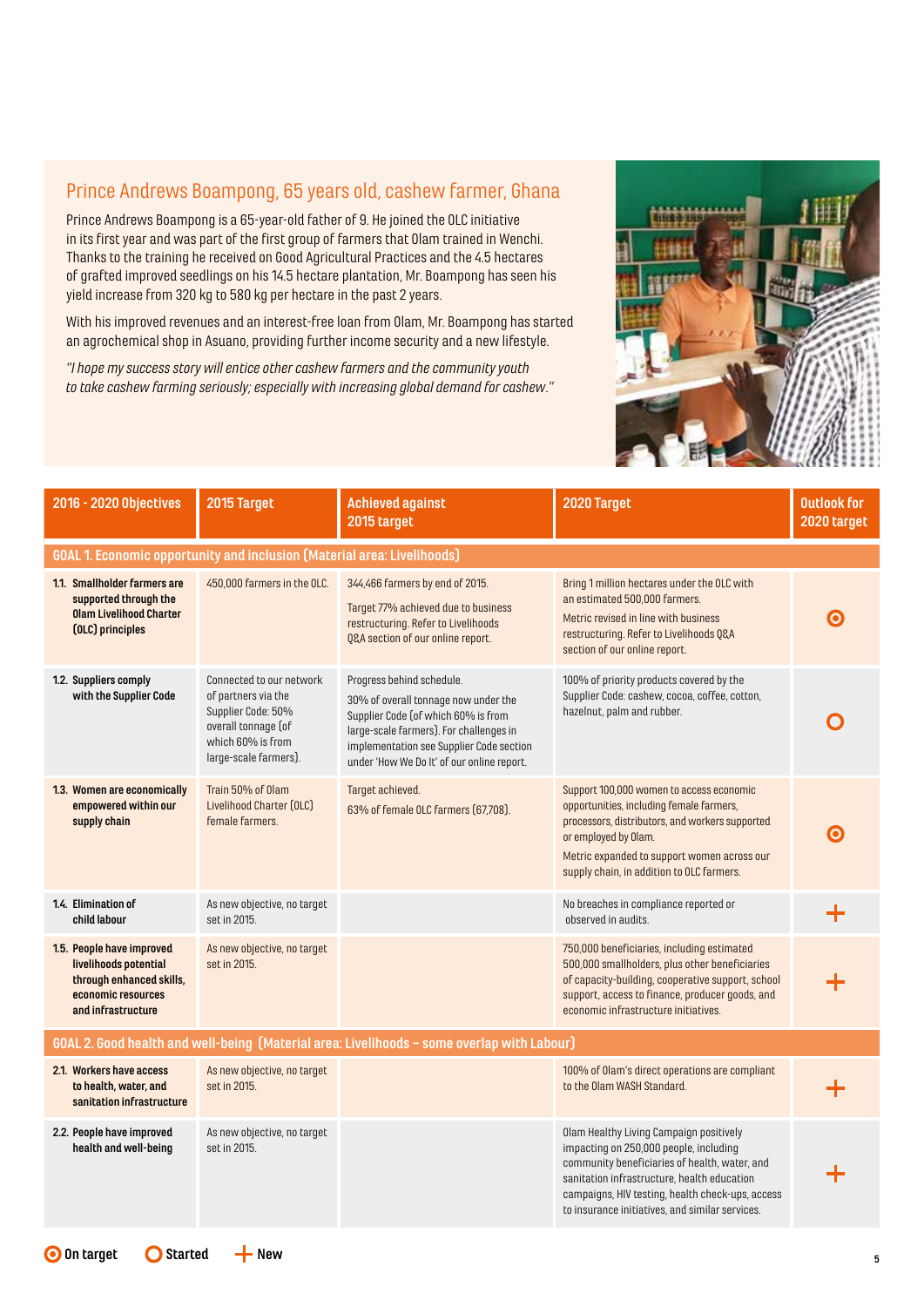

Olam is committed to selecting and managing land responsibly. Although land development is necessary to feed growing populations, expansion can negatively impact local populations and the environment unless essential precautions are taken.

#### **2015 highlights**

- Supplier Code roll-out continuing, covering 30% of all tonnage, including cocoa, hazelnut and major coffee origins
- Participated in the development and subsequent road-testing of the Natural Capital Protocol (NCP)

#### **Palm**

- Updated our Sustainable Palm Oil Policy with our Commitment to Forest Conservation
- First company globally to complete a High Conservation Value assessment according to the HCV Resource Network for palm
- First company to field test the HCS+ methodology for palm (featured in the High Carbon Stock Study Group Report in December 2015)
- Supplier Code now covers all third-party palm suppliers

#### **Estimated breakdown of land footprint**



#### **Olam-managed land**

- Natural forest concessions (Republic of Congo)
- Almond orchards (Australia and USA)
- Dairy (pasture and grain in Russia and Uruguay)
- Planted coffee High Conservation Value (HCV) set asides (Tanzania, Zambia, Laos and Brazil)
- Planted palm plus HCV set asides (Gabon)
- Planted rubber plus HCV set asides (Gabon)
- Cocoa plantation (Indonesia)
- Rice farm (Nigeria)

Today 2.6 million hectares (ha) of land is under Olam management (greater than the size of Wales). All of this land area is subject to relevant international best practice standards (RSPO, FSC®, IFC etc.) and to the Olam Plantations, Concessions and Farms Code.

Of this, however, the majority of the land under our direct management is under leasing contracts. This is because we have received concessions from the national government (e.g. Republic of Congo) or because we have engaged in an innovative strategy of sale-and-leaseback\*.

\* Read more about our sale-and-leaseback strategy in our 2015 Annual Report.

| 2016 - 2020 Objectives                                                                                                | 2015 Target                                                                                                                                                            | <b>Achieved against</b><br>2015 target                                                                                                                                                                                                                   | 2020 Target                                                                                                                                                                 | Outlook for<br>2020 target |
|-----------------------------------------------------------------------------------------------------------------------|------------------------------------------------------------------------------------------------------------------------------------------------------------------------|----------------------------------------------------------------------------------------------------------------------------------------------------------------------------------------------------------------------------------------------------------|-----------------------------------------------------------------------------------------------------------------------------------------------------------------------------|----------------------------|
|                                                                                                                       | GOAL 3. Sustainable development and use of land-based eco-systems (Material area: Land)                                                                                |                                                                                                                                                                                                                                                          |                                                                                                                                                                             |                            |
| 3.1. Protection of eco-systems,<br><b>High Carbon Stock forests,</b><br>and High Conservation<br><b>Value forests</b> | Mitigation of greenhouse gas<br>emissions from development<br>on Olam-managed plantations,<br>concessions and farms by ensuring<br>no conversion of High Carbon Stock. | Target achieved.<br>Due diligence, Environmental Impact<br>Assessments (EIA) and third-party<br>verified audits completed.                                                                                                                               | 100% of Olam-managed<br>plantations, concessions and farms<br>to have implemented their Land<br>Management Plan.                                                            | О                          |
| 3.2. No community based<br>conflict on Olam-managed<br>plantations, concessions<br>and farms                          | As new objective, no target set<br>in 2015.                                                                                                                            |                                                                                                                                                                                                                                                          | 100% of Olam-managed plantations,<br>concessions and farms to have<br>implemented their Free, Prior and<br>Informed Consent (FPIC) process<br>and their Social Action Plan. |                            |
| 3.3. Reduce indirect land<br>impacts from third-party<br>farmers and suppliers                                        | Connected to our network<br>of partners via the Supplier Code:<br>50% overall tonnage (of which<br>60% is from large-scale farmers).                                   | Progress behind schedule.<br>30% of overall tonnage now under the<br>Supplier Code (of which 60% is from<br>large-scale farmers).<br>For challenges in implementation<br>visit our 'Supplier Code' section under<br>'How We Do It' of our online report. | 100% of priority products covered<br>by the Supplier Code: cashew,<br>cocoa, coffee, cotton, hazelnut,<br>palm and rubber.                                                  |                            |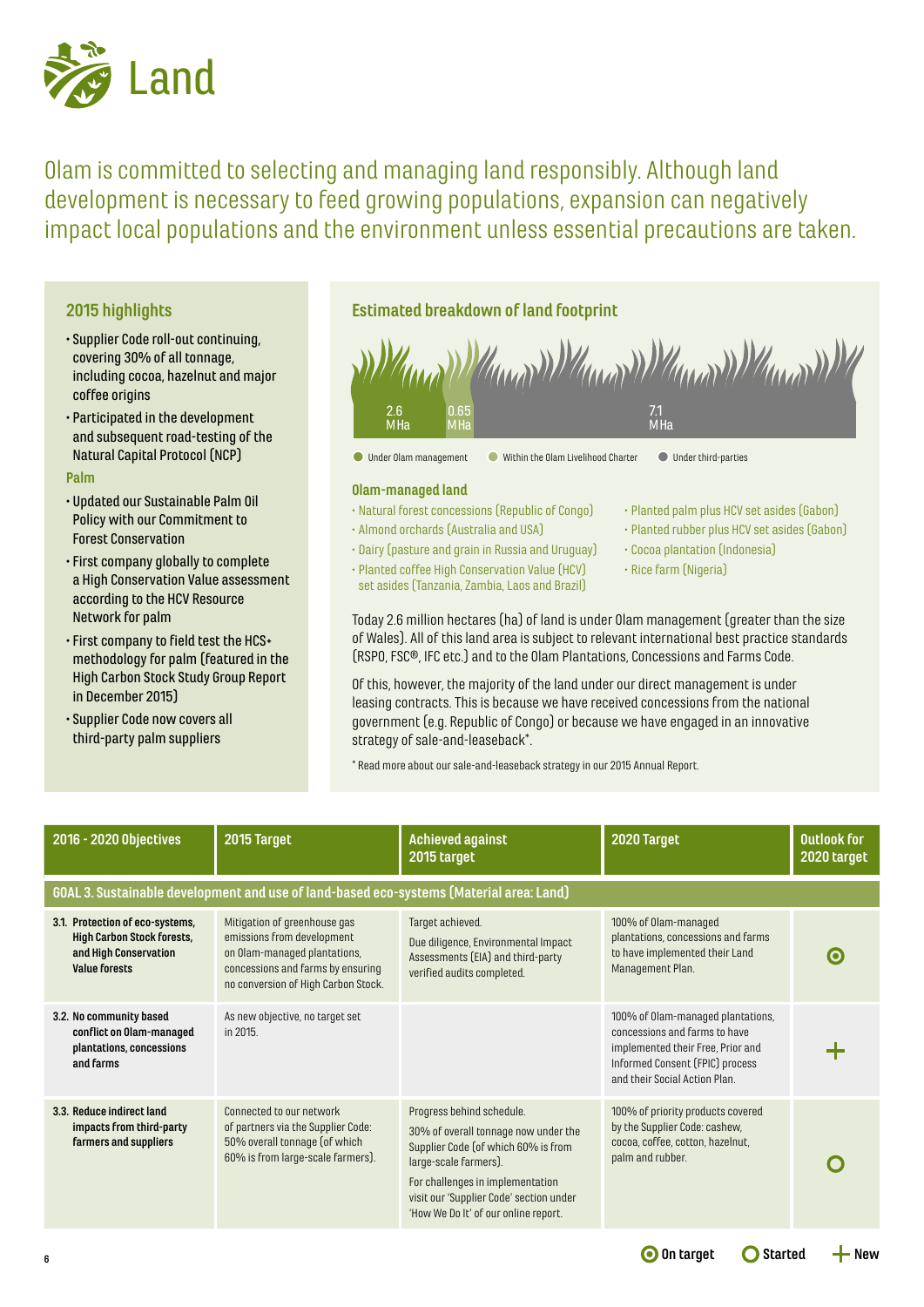## Supporting smallholders to overcome soil degradation

For many smallholders, soils are exhausted due to poor soil management practices, population pressure on land, expensive chemical fertilisers, and labour-intensive organic nutrients. In many cases Olam is supporting smallholders through an integrated soil fertility management programme to improve access to fertilisers and soil management techniques to improve yields and at the same time help the farmer save money.

This is achieved by training and supporting farmers in 3 activity areas:

- (1) Increasing organic matter through compost, household waste, rotting leaves, and pulp;
- (2) protecting the soil through mulching (to reduce evaporation and increase organic matter), planting agroforestry trees for shade and leaf fall, and intercropping with leguminous trees and food crops, and
- (3) appropriate application of inorganic fertilisers, coupled with access to these fertilisers on both cash and credit.



### Collaboration with the World Resources Institute's Global Forest Watch Commodities Programme

In 2015 we developed a Memorandum of Understanding to help detect and reduce tropical forest deforestation in our upstream and third party supply chains. This MoU was signed in February 2016. Key elements include helping Olam to further develop and

refine supplier risk assessments, as well as helping us to build supplier capacity and understanding of the issues by using the Global Forest Watch (GFW) platform. GFW also includes a satellite alert system that tracks deforestation in near-real time. In as little

as 8 days after a tree has been felled, Olam would receive an email alert enabling us to investigate and take appropriate action.

Read more about our approach to land management in our detailed online CR&S report at olamgroup.com/sustainability.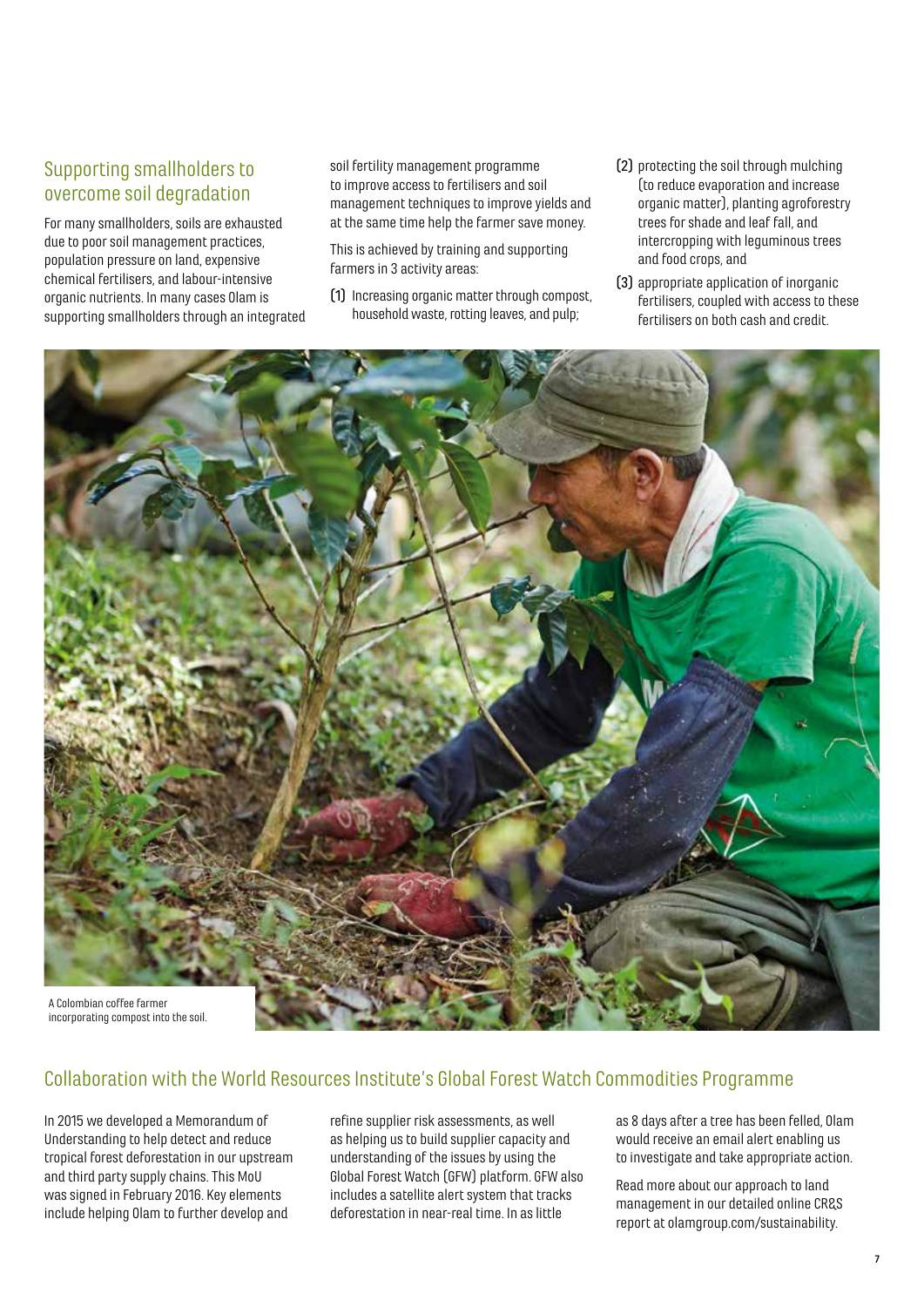

We are committed to the sustainable use of water resources. Changing climatic conditions and rapid alterations in land and water use in many regions have increased the threat to the supply, quality and reliability of water for people across the world.

#### **2015 highlights**

#### **Plantations and farms**

- 2020 water targets for Olam plantations and farms achieved by end of 2015 (>10% improvement in blue water intensity)
- Olam Aviv coffee estate in southern Tanzania is the first African business to be audited against the Alliance for Water Stewardship (AWS) Standard

#### **Supporting smallholders**

- •120,000 cocoa, coffee, cotton, rice and sugar OLC farmers trained in sustainable water management
- Drip irrigation promoted to 7,000 farmers growing chillies, coffee, and sugar in India and black pepper in Vietnam

#### **Global**

- Olam WASH Standard developed for implementation in 2016 by all Olam-managed operations
- Completed 2 year term on Steering Committee of UN CEO Water Mandate, also co-sponsoring the Sustainable Agriculture section in the Water Action Hub

#### **FY2015**

Total water intensity reduced by 10.4% from 4,758<sup>\*</sup> m<sup>3</sup> per tonne **of product in FY2014 to 4,265 m³ per tonne of product in FY2015.** 



\* Typo corrected from print version.

| 2016 - 2020 Objectives                                                       | 2015 Target                                                                                                                       | <b>Achieved against</b><br>2015 target                                                                                                                                                                                                                | 2020 Target                                                                                                                                                                                              | <b>Outlook for</b><br>2020 target |
|------------------------------------------------------------------------------|-----------------------------------------------------------------------------------------------------------------------------------|-------------------------------------------------------------------------------------------------------------------------------------------------------------------------------------------------------------------------------------------------------|----------------------------------------------------------------------------------------------------------------------------------------------------------------------------------------------------------|-----------------------------------|
|                                                                              | GOAL 4. Sustainable use of water resources (Material area: Water)                                                                 |                                                                                                                                                                                                                                                       |                                                                                                                                                                                                          |                                   |
| 4.1. Increased water<br>use efficiency in Olam's<br>direct operations        | 5% reduction in surface and<br>groundwater intensity in<br>Olam-managed plantations, concessions<br>and farms from 2013 baseline. | 2015 target achieved.                                                                                                                                                                                                                                 | 2020 target achieved.<br>Revised 2020 target to be determined<br>in 2016.                                                                                                                                |                                   |
|                                                                              | 10% reduction in process water<br>intensity in Olam Tier 1 factories<br>from 2013 baseline.                                       | Progress behind schedule.<br>Improved water metering at 100% of factories.<br>Baseline and target to be reviewed in light of<br>improved data from metering and business<br>restructuring.                                                            | 10% reduction in process water intensity<br>in Olam Tier 1 factories from 2013 baseline.<br>2020 target to be determined during 2016<br>following improved water metering and<br>business restructuring. |                                   |
| 4.2. Increased water<br>use efficiency in<br>priority supply chains          | Establish baseline and set target<br>for third-party suppliers.                                                                   | Progress behind schedule.<br>Olam Livelihood Charter programme<br>water risk mapping in progress.                                                                                                                                                     | 100% of priority supply chains to have<br>Water Resource Management Plans.                                                                                                                               |                                   |
| 4.3. Improved water<br>discharge quality<br>from Olam's direct<br>operations | Establish baseline to minimise<br>the impact of water discharges.                                                                 | Water discharge limits in place for Olam<br>Tier 1 factories.<br>Olam's Plantations and Farming Community of<br>Practice established to support the development<br>of erosion prevention, nutrient and integrated<br>pollution management programmes. | 100% compliance with wastewater<br>discharge limits.                                                                                                                                                     |                                   |
| 4.4. Long-term equitable<br>water access and usage                           | As new objective, no target<br>set in 2015.                                                                                       |                                                                                                                                                                                                                                                       | 100% of Olam's direct operations<br>in high water risk areas to participate<br>in a water stewardship programme.                                                                                         |                                   |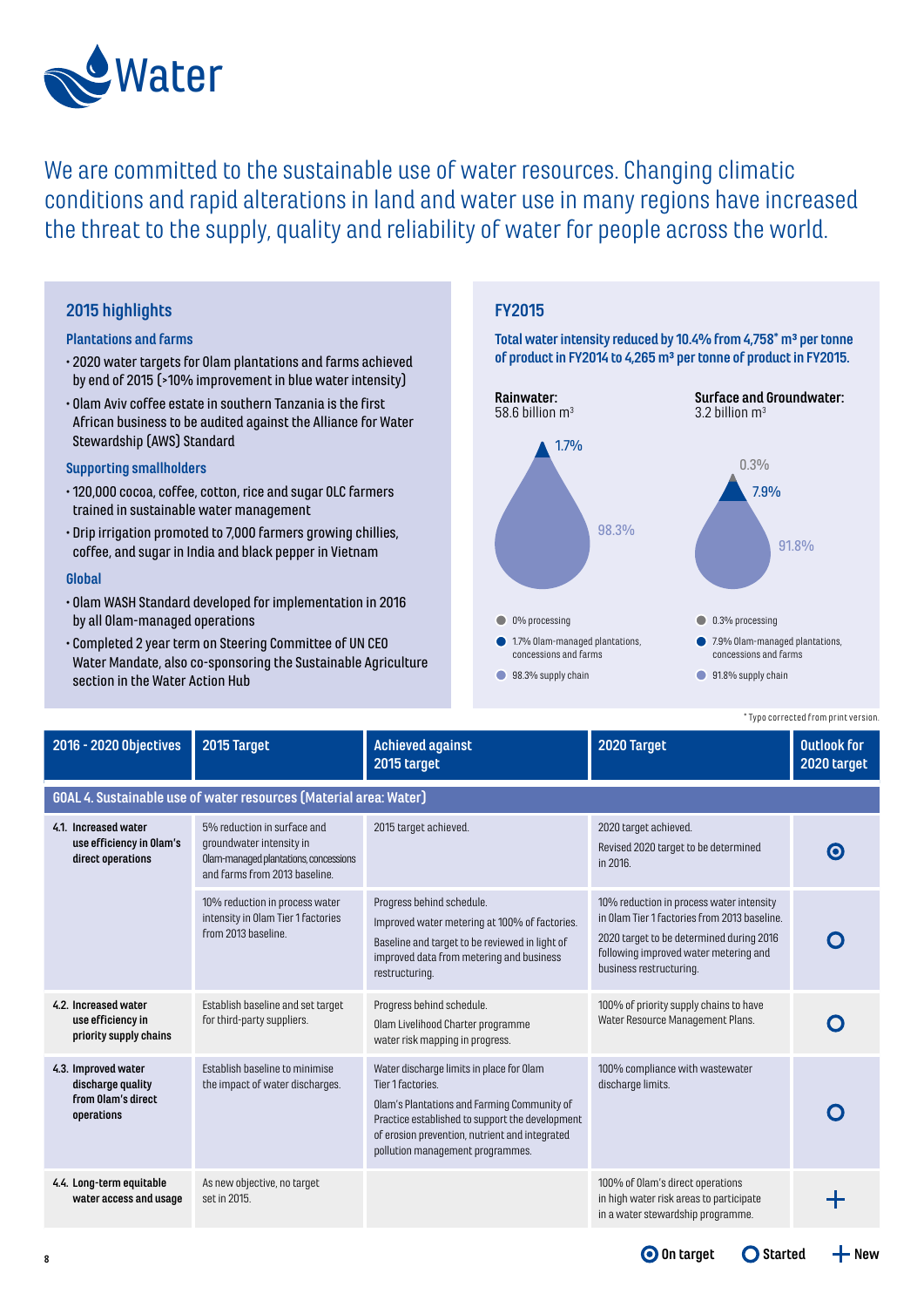## Improving water efficiency in the face of drought

Our California teams continue to grow and source high quality almonds, onions, tomatoes and garlic in the face of drought. This reduced water availability for agriculture has impacted crop yields, raised costs for growers and changed crop competitive dynamics.





Soil testing in our almond plantation, USA.

#### **Measures taken by the teams include:**

- **• Taking a forward-looking approach to crop sourcing.** Olam Spices and Vegetable Ingredients (SVI) worked with growers in regions that had the best outlook for water security and moved quickly to secure the crops they needed to meet customer demand.
- **•Maximising technology.** For better management of orchard water stress, the Almond team continually takes aerial imagery surveys to measure stress levels and the biomass density of the orchard. The images captured help pinpoint any tree stress so they can audit and fix the irrigation design and practices for those specific fields.
- **• Investing in long-term industry research.** The almond industry has independently been heavily involved in water efficiency research since 1992 (well before the current cycle of water shortages). Olam is proud to be part of the Almond Board of California industry group. Its research and recommendations have informed our approach to optimising water efficiency across our 3,300 hectares (ha) of almond orchards, plus 81 ha of pistachios and 121 ha of walnuts in California. These have also been adapted into our almond operations in Australia (over 12,000 ha). Olam is committed to its 2 key recommendations:
- (1) Demand-based irrigation: this tracks farm inputs and characteristics such as soil moisture, tree status water and weather conditions. Almond growers in California (which includes Olam) have improved their water use efficiency by approximately 33% since the 1990s.
- (2) Micro-irrigation: this looks at a precise timing and rate of irrigation to eliminate runoff and ensure that the tree is receiving water directly in its root zone. It has been adopted by 70% of almond growers in California including Olam.
- **• Collaborating with multiple stakeholders.** Olam SVI has also been an active voice in industry-wide water conservation movements, including support of the UN CEO Water Mandate and collaboration with local California signatories, NGO working groups, and universities.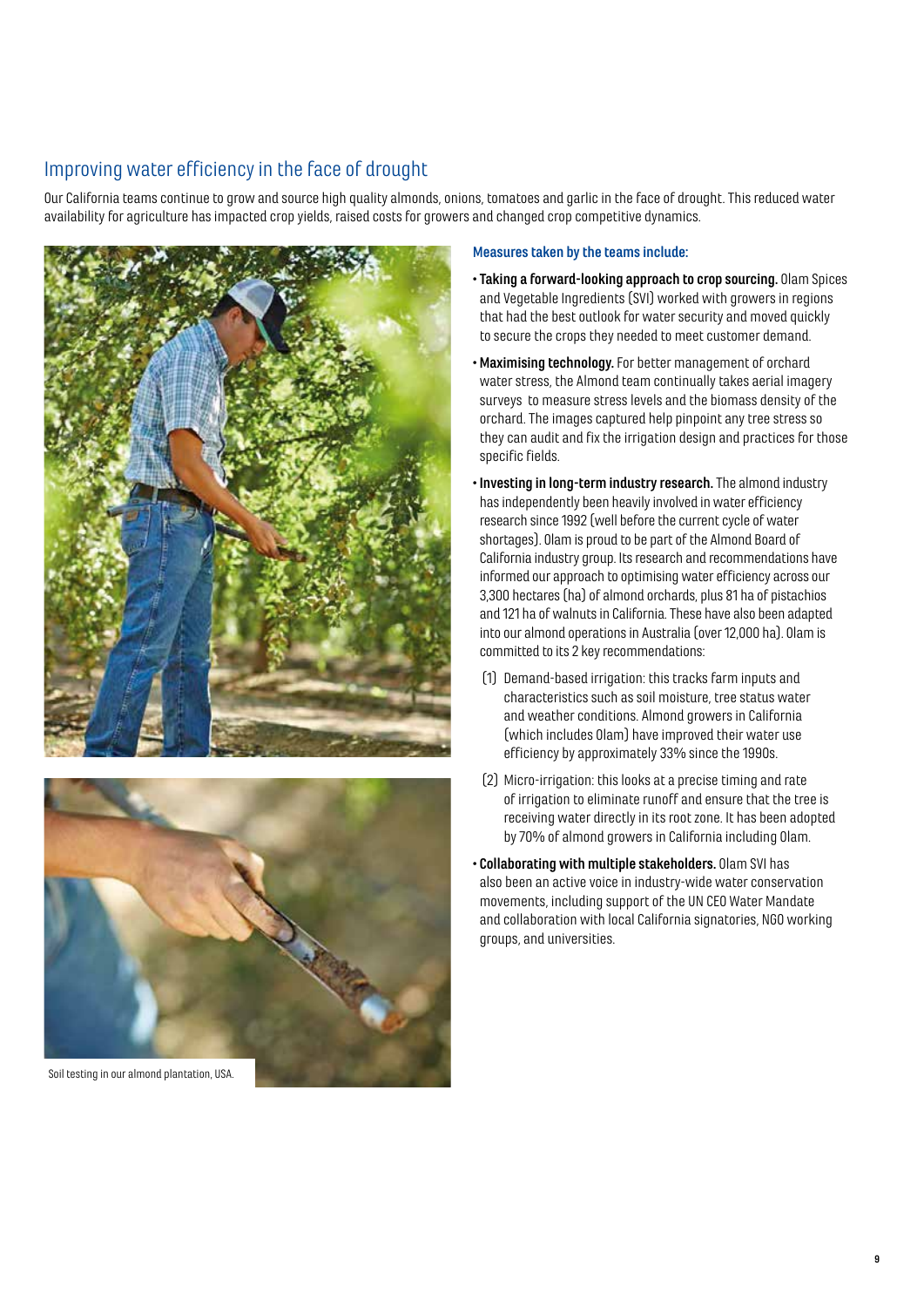

We are committed to reducing greenhouse gas emissions and increasing resilience to climate-related risks for our own operations, and for those of our suppliers.

#### **2015 highlights**

- 2015 and 2020 targets for Olam farms and plantations achieved (52% GHG\* intensity reduction against 2013 baseline)
- 2015 and 2020 GHG\* intensity targets for Olam Tier 1 processing and manufacturing achieved (28% reduction against 2013 baseline)
- •15% of Olam's Tier 1 processing and manufacturing energy mix is from renewables
- 3.5% reduction in factory energy and fuel costs through improvement activities
- 5th year of Carbon Disclosure Project Reporting
- Olam calls for a global carbon tax to be set initially at US\$35 – US\$50 per tonne
- Olam, as Co-Chair with PepsiCo, Kellogg Company and Monsanto, present at COP21 events to launch the WBCSD's† Climate-Smart Agriculture Action Plan
- $\cdot$  In addition, at COP21, Olam CIB $^{\vartriangle}$  and the Government of the Republic of Congo outlined the country's advancement toward implementing REDD+\*\*, including its readiness process.

\* Greenhouse Gas † WBCSD's World Business Council for Sustainable Development Δ CIB Congolaise Industrielle des bois

#### \*\* REDD Reducing Emissions from Deforestation and Forest Degradation

#### **Olam's global carbon footprint**

#### Olam-managed plantations, concessions and farms

- $\cdot$  FY12 baseline = 7.3 tonnes  $CO<sub>2</sub>e/$ tonne product
- 2020 target = 10% improvement
- $\cdot$  FY15 result = 3.54 tonnes  $CO<sub>2</sub>e/tonne product$
- FY15 result = 51% improvement
- New 2020 target to be determined in 2016
- Long gestation projects starting to deliver increased yields e.g. almonds, coffee, rice etc.

#### Olam's processing

This excludes processing facilities through the ADM acquisition which only transferred towards the end of 2015.

- FY12 baseline = 0.36 tonnes CO2e/tonne product
- 2020 target = 10% improvement (to give 0.324 tonnes)
- FY15 result = 0.2 tonnes CO2e/tonne product
- FY15 result = 45% improvement
- New 2020 target to be determined with MATS\*
- \* Manufacturing, Innovation and Technical Services internal Olam function

| 2016 - 2020 Objectives                                                                                                                | 2015 Target                                                                                                                          | <b>Achieved against</b><br>2015 target                                                                                                                  | 2020 Target                                                                                                                                                                                                                                               | <b>Outlook for</b><br>2020 target |  |  |  |  |
|---------------------------------------------------------------------------------------------------------------------------------------|--------------------------------------------------------------------------------------------------------------------------------------|---------------------------------------------------------------------------------------------------------------------------------------------------------|-----------------------------------------------------------------------------------------------------------------------------------------------------------------------------------------------------------------------------------------------------------|-----------------------------------|--|--|--|--|
| GOAL 5. Reduced greenhouse gas emissions (Material Area: Climate Change)                                                              |                                                                                                                                      |                                                                                                                                                         |                                                                                                                                                                                                                                                           |                                   |  |  |  |  |
| 5.1. Increased energy efficiency                                                                                                      | Reduce GHG intensity from fossil<br>fuels by 5% from 2013 baseline.                                                                  | Target achieved.<br>Achieved target GHG intensity<br>reductions in Olam's direct operations.<br>Implemented GHG intensity vetting<br>of marine vessels. | 2020 target achieved.<br>Revised 2020 target to be determined<br>in 2016.                                                                                                                                                                                 |                                   |  |  |  |  |
| 5.2. Avoided GHG emissions                                                                                                            | As new objective, no target set<br>in 2015.                                                                                          |                                                                                                                                                         | All Olam farms, plantations and Tier 1<br>factories to have implemented their<br>2020 GHG reduction plans to increase<br>(1) Operational efficiency<br>(2) High Carbon Stock approach<br>to land development<br>[3] Climate-Smart Agricultural practices. |                                   |  |  |  |  |
| 5.3. Increased share of<br>renewable energy                                                                                           | As new objective, no target set<br>in 2015.                                                                                          |                                                                                                                                                         | 25% of energy derived from renewable<br>and biomass sources at Olam's Tier 1<br>factories (from 2015 baseline - 15%).                                                                                                                                     |                                   |  |  |  |  |
| GOAL 6. Increased resilience to climate-related risks (Material Area: Climate Change)                                                 |                                                                                                                                      |                                                                                                                                                         |                                                                                                                                                                                                                                                           |                                   |  |  |  |  |
| 6.1. Reduced agricultural vulnerability<br>to climate risks for OLC farmers<br>and Olam-managed plantations,<br>concessions and farms | Increase business resilience<br>through adaptation: identify and<br>develop adaptation programme<br>for top 3 Olam products at risk. | Progress behind schedule.<br>Olam 2020 Climate-Smart Agriculture<br>Programme in development.                                                           | Implement the Olam 2020<br>Climate-Smart Agriculture Programme.                                                                                                                                                                                           |                                   |  |  |  |  |
|                                                                                                                                       |                                                                                                                                      |                                                                                                                                                         | O On target<br><b>Started</b>                                                                                                                                                                                                                             | − New                             |  |  |  |  |

**10**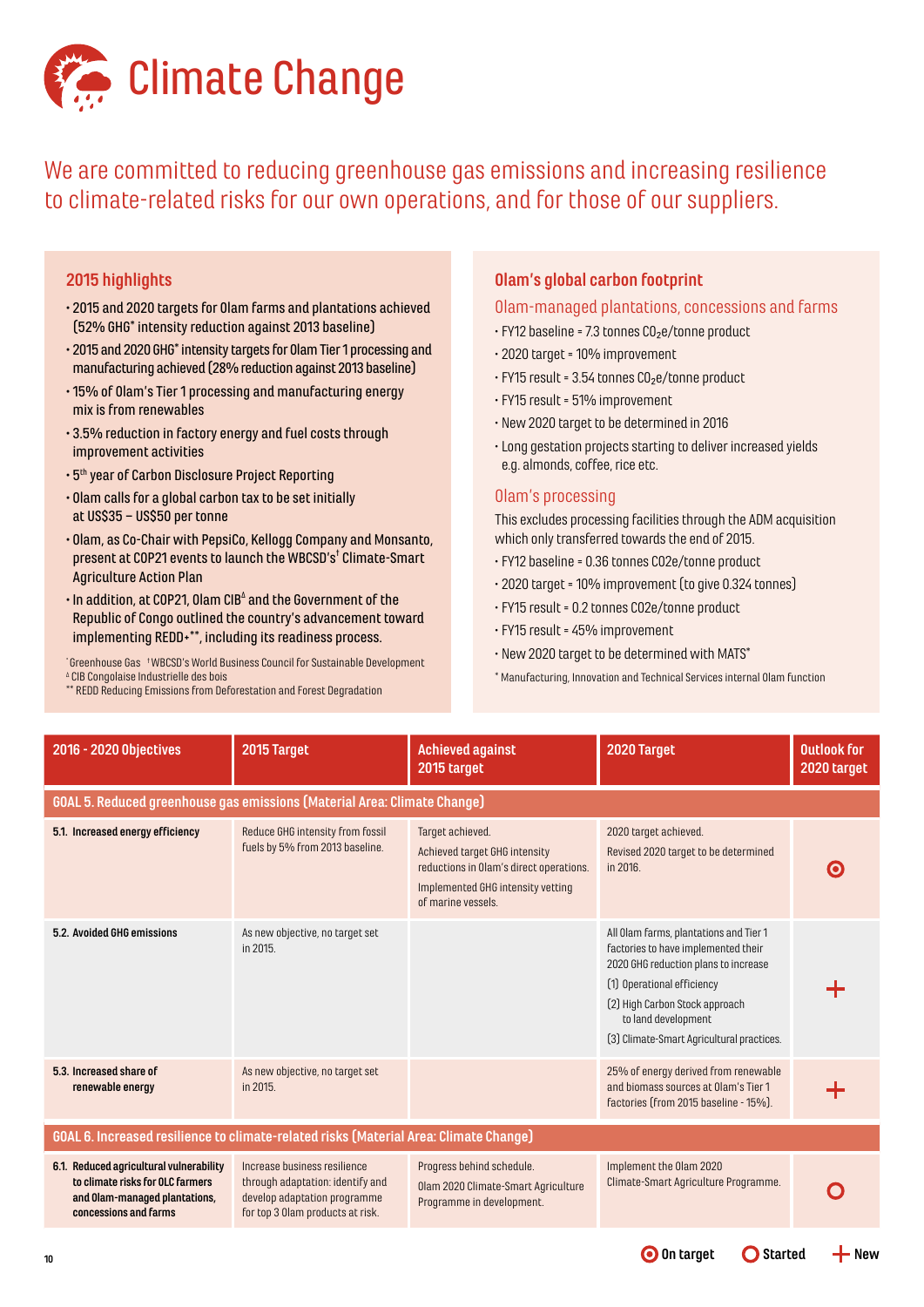### Sustainable Rice Platform

More than 3.5 billion people depend on rice for their staple; for hundreds of millions of smallholder farmers in developing countries, rice is their livelihood and sustenance, and trends show that rice consumption will only increase. At the same time, however, rice production uses more than 30% of the world's irrigation water and is responsible for 5 - 10% of global methane emissions (IRRI).

Olam recognised current rice production was unsustainable in many locations. To counter this risk, Olam partnered with UNEP, International Rice Research Institute (IRRI), GIZ, Mars, and others to establish the first international scientifically verifiable rice standard; the Sustainable Rice Platform (SRP). Olam continues to sit on the Advisory Committee of the SRP, guiding the Standard to reduce the environmental footprint of rice

and reduce farmers' costs, thereby increasing incomes for smallholder farmers. SRP released the first version of the Standard in 2015.

To ensure that SRP relates to farmers' lives, Olam has partnered with GIZ and the Thai Rice Department to roll out a trial project in Ubon Ratchathani. The project will focus on growing rice under the SRP guidelines in order to reduce water, GHG, and input costs and improve farmers' incomes in the region. Olam, with the SRP, GIZ, and the Thai Rice Department, will seek to verify that the Standard is scientifically credible on the ground while working with farmers to improve it, so that the Standard meets its dual aim of reducing the environmental and monetary costs of producing rice. The project is expected to reach 17,500 farms and sustainably produce 100,000 MT of rice per year within 5 years.



### Working with nature

Cocoa grows in a narrow equatorial belt around the world and is therefore at risk from climate change impacts. During 2015 in Côte d'Ivoire, the Cocoa teams distributed 20,000 Glyricidia leguminous trees which, when planted, help to maintain a permanent shade over the cocoa to avoid excess moisture loss during the dry season. The Glyricidia has further benefits:

- Through decomposition it provides vital nitrogen and other nutrients to the soil, improving the soil fertility which in turn improves water retention
- Through the shade cover, it reduces weeds and significantly extends the productive life of the trees
- At the same time it helps to reduce the farmer's need for additional fertilisers
- And it helps to reduce deforestation as branches are also used for firewood.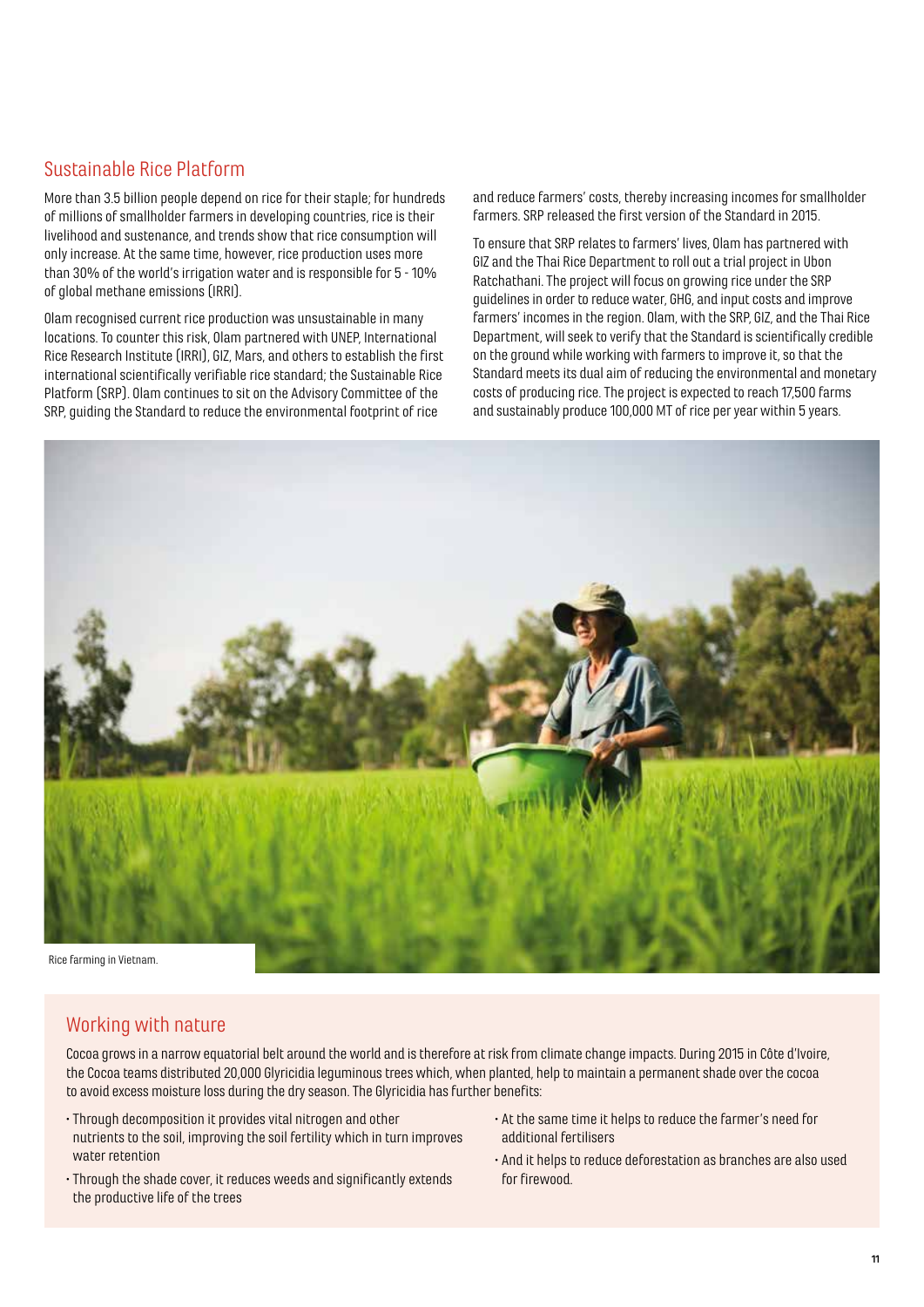

Olam depends on the engagement and motivation of our workforce to create profitable growth responsibly, so we are committed to providing a safe workplace where everyone's rights are protected. We also need our 4 million farmer-suppliers to understand and uphold good labour practices.

#### **2015 achievements**

- A 50% reduction in Lost Time Injury Frequency Rates (LTIFR), from our 2014 baseline, was achieved in Olam processing operations
- 80% of employees trained on Behavioural Safety via our in-house programme: 'A Safe Olam'
- Olam Scholarship Programme for Change Catalysts in Africa supports postgraduates at Harvard, INSEAD, LSE and The Lee Kuan Yew School of Public Policy
- 30% of all tonnage is covered by the Olam Supplier Code and its labour standards
- Olam's 3rd year of being an affiliate member of the Fair Labor Association. Cocoa and hazelnut external audit systems, particularly for child labour, established and reported publicly via the FLA website

#### **Full-time employees**



| 2016 - 2020 Objectives                                          | 2015 Target                                                                                                                                                | <b>Achieved against</b><br>2015 target                                                                                                                                                             | 2020 Target                                                                                                       | <b>Outlook for</b><br>2020 target |  |  |  |
|-----------------------------------------------------------------|------------------------------------------------------------------------------------------------------------------------------------------------------------|----------------------------------------------------------------------------------------------------------------------------------------------------------------------------------------------------|-------------------------------------------------------------------------------------------------------------------|-----------------------------------|--|--|--|
| GOAL 7. Zero-harm workplace (Material area: Labour)             |                                                                                                                                                            |                                                                                                                                                                                                    |                                                                                                                   |                                   |  |  |  |
| 7.1. Eliminate serious<br>incidents                             | Reduce Lost Time Injury Frequency Rate<br>(LTIFR) in Olam processing operations by<br>25% to 0.9 (from 2014 baseline of 1.2).                              | Target exceeded: 50% reduction to 0.6.                                                                                                                                                             | Reduce LTIFR to 0.3 in Olam<br>processing operations (a further<br>50% reduction from 2015 actual).               |                                   |  |  |  |
|                                                                 | Strengthen reporting procedures and<br>establish baseline safety indicators,<br>including LTIs*, to reduce LTIFR in<br>plantations, concessions and farms. | All locations, including plantations,<br>concessions and farms have been included<br>in safety training, including incident<br>reporting, so baseline safety metrics will<br>be available in 2016. | Reduce LTIFR in Olam-managed<br>plantations, concessions and<br>farms by 50% from baseline<br>determined in 2016. |                                   |  |  |  |
| 7.2. Sustain health<br>and safety behaviour<br>change programme | Introduce a behavioural<br>safety approach.                                                                                                                | 2015 baseline: 80% employees have<br>been trained on Behavioural Safety via<br>an in-house programme 'A Safe Olam'.                                                                                | All locations routinely report<br>unsafe acts and unsafe conditions,<br>and near misses.                          |                                   |  |  |  |
|                                                                 | GOAL 8. Respect for workers' rights (Material area: Labour)                                                                                                |                                                                                                                                                                                                    |                                                                                                                   |                                   |  |  |  |
| 8.1. Olam complies with<br>ILO principles                       | As new objective, no target set in 2015.                                                                                                                   |                                                                                                                                                                                                    | No moderate and severe breaches<br>of compliance reported or observed<br>in audits.                               |                                   |  |  |  |
| 8.2. Diversity strategies<br>are implemented                    | As new objective, no target set in 2015.                                                                                                                   |                                                                                                                                                                                                    | 100% of businesses with >100<br>employees to have a documented<br>and reported diversity strategy.                |                                   |  |  |  |
|                                                                 |                                                                                                                                                            |                                                                                                                                                                                                    |                                                                                                                   |                                   |  |  |  |

**On target Started New**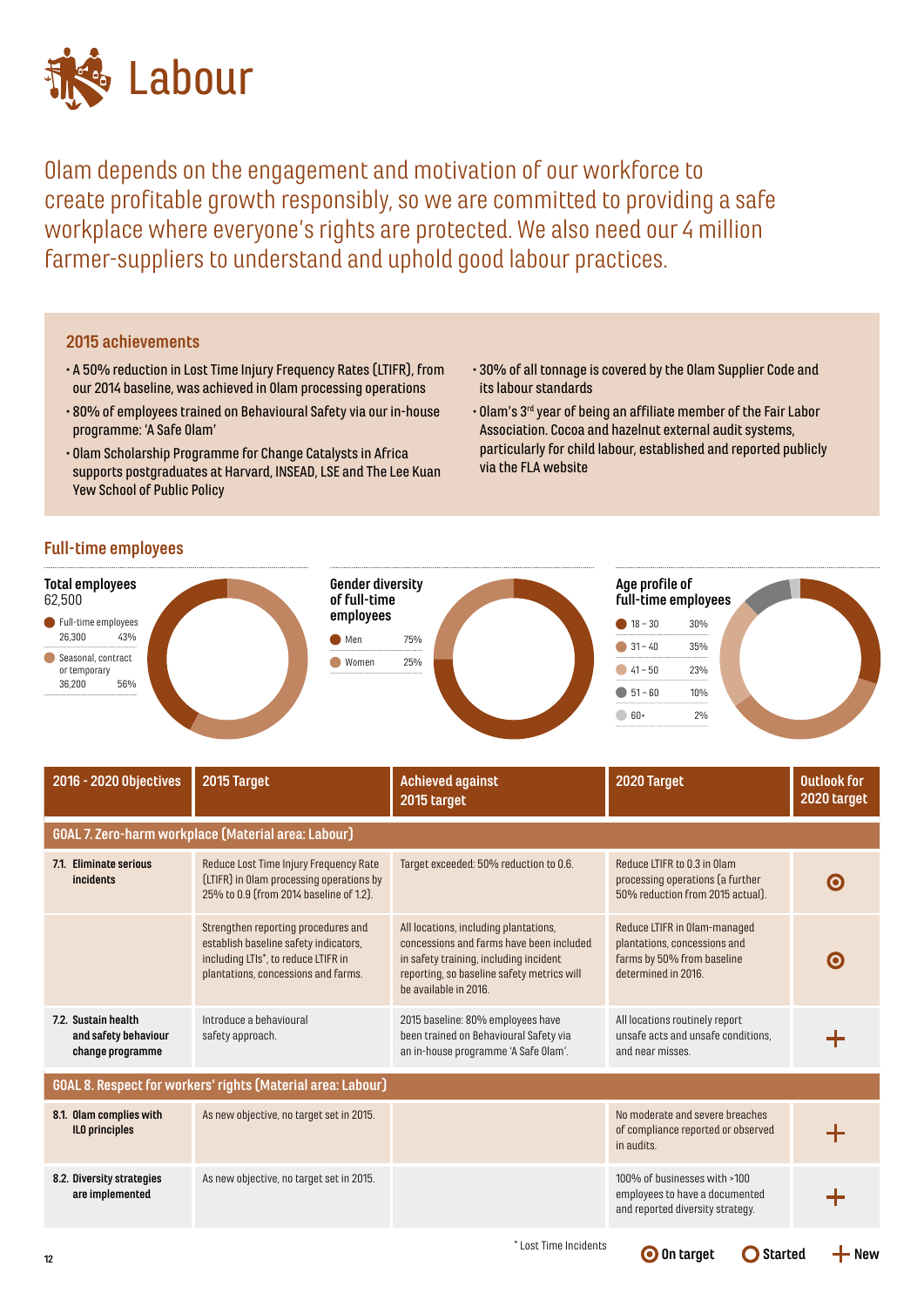### Not just jobs for the men!

Our Zambian coffee subsidiary Northern Coffee Corporation Limited (NCCL) is championing workplace diversity by introducing a training programme for women tractor drivers in the coffee estates.

Based in Kasama, Northern Zambia, this programme is aiming to promote economic development and create role models whilst also tracking the progress towards women empowerment and gender equality.

The training programme lasts 2 weeks, with its main focus being on how to train these women to operate the heavy duty tractors safely. With practical instructions being a key component of the training, the women learn to handle and understand the maintenance aspects of the machines.

The coffee estates now have 5 fully trained women drivers (and another 10 in 2016), with Paul Bebbington, General Manager at NCCL saying, *"When we hired the first female tractor driver on the farm, there were a few raised eyebrows from men working at the estate… By launching the tractor driver training programme, we created an opportunity for women to become role models and become an inspiration to their peers."*



at our Zambia coffee plantation.

# How we tackle child labour

Olam is against all forms of child exploitation and the use of forced or trafficked labour, respecting and abiding by ILO\* Conventions.

This is clearly stated in the Olam Supplier Code which is currently being rolled out across our supply chains, setting out certain minimum and non-negotiable standards to which all our suppliers must adhere. Signing the Olam Supplier Code represents a commitment to follow the fair employment practices in compliance with all applicable local government rules and regulations regarding Child Labour Laws, and an understanding that regular auditing will be carried out.

In addition, Olam undertakes a raft of measures to mitigate the risk of child labour.

These include:

- Training farmers in good labour practices through the Olam Livelihood Charter
- Helping farmers to increase yields through the provision of pre-finance, agri-inputs and training in Good Agricultural Practices, thus enabling them to hire adult labour
- Through the Olam Farmer Information System (OFIS), surveying the community to identify where schools are lacking, and in turn working in collaboration with the governments and partners for their establishment, as well as ensuring long-term provision of teaching staff by the government
- Providing adult literacy courses for farmers, not only to improve farm management capability but to demonstrate the value of education for their children
- Scaling-up initiatives by working with partners including customers, foundations, governments and NGOs.

Read more about how we combat child labour in our hazelnut and cocoa supply chains at olamgroup.com/sustainability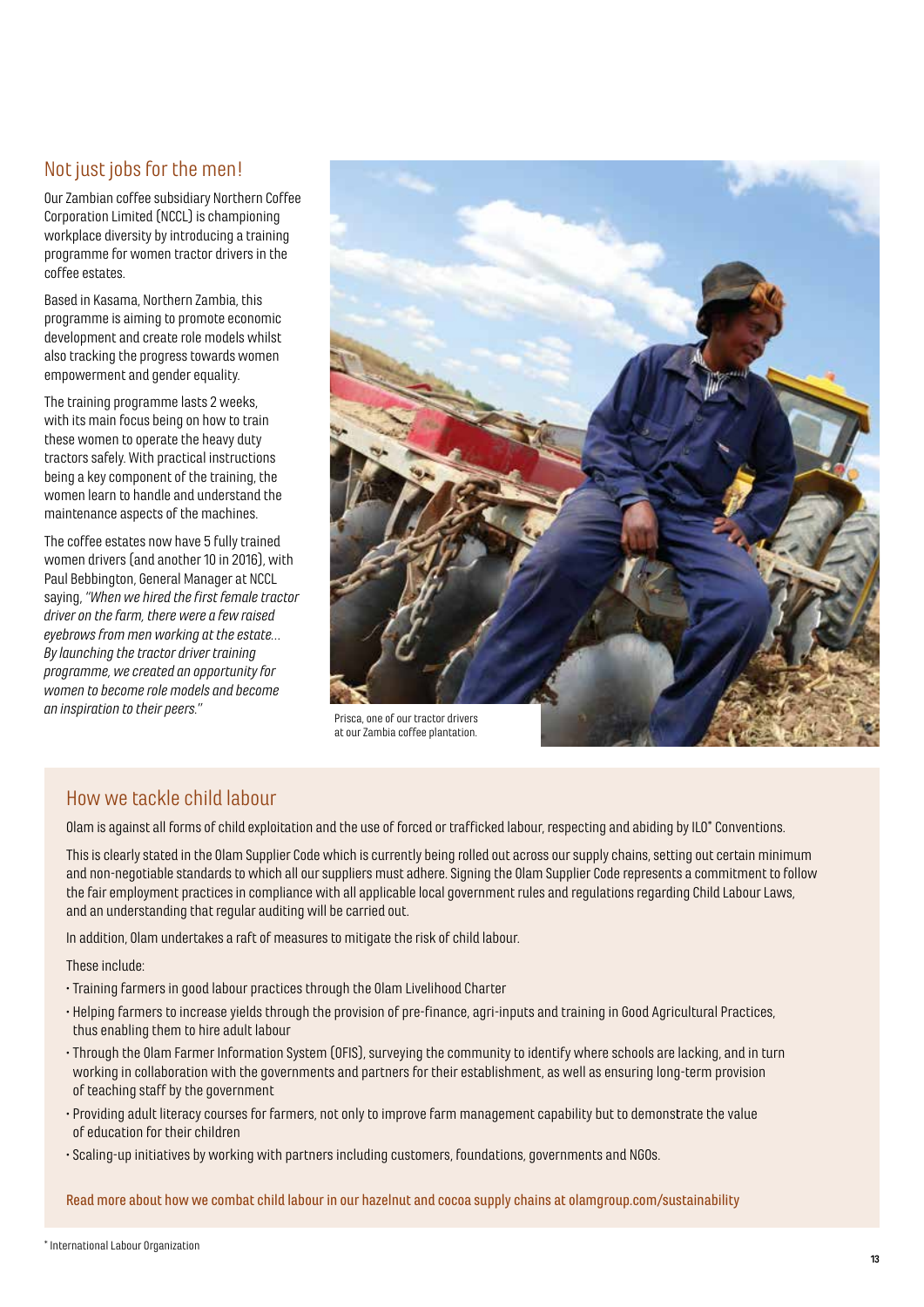

"There is more than enough food produced today to feed everyone in the world, yet close to 800 million are chronically hungry. As the affordability of food largely relates to income, ensuring access to food remains one of the key pillars of food security and the wider anti-poverty agenda." (UN Food and Agricultural Organization).

At Olam we are committed to improving access to affordable and nutritious food.

#### **2015 highlights**

#### **Investing in research**

• Inaugural Olam Prize for Innovation in Food Security, in Association with Agropolis Foundation, awarded to the SRI International Network and Resources Center housed at Cornell University, New York, for game-changing rice production methodology

#### **Supporting smallholder production**

- One of Africa's most ambitious outgrower models, GRAINE\*, is launched with the Republic of Gabon for palm and other cash/food crops like cassava, banana, tomatoes and pepper
- •13,387 cocoa and cotton farmers (of whom 11% are women) trained on nutrition and crop diversification as part of the 'Farmer Business School' curriculum in Côte d'Ivoire.

#### **Helping to prevent malnutrition**

• Over 24 billion servings of micronutrient fortified foods manufactured and sold across West Africa through our Packaged Foods and Grains Businesses

#### **Assessing future needs**

- Olam initiates industry landscape gap analysis with the World Business Council for Sustainable Development (WBCSD) to help companies be better informed when undertaking sustainability programmes for food security and to activate collaboration.
- \* GRAINE stands for Gabonaise des Realisations Agricoles et des Initiatives des Nationaux Engages - Gabonese initiatives for achieving agricultural outcomes with engaged citizens.

## Large-scale commercial farms/plantations working hand-in-hand with smallholders, catalysing food production in the region.

In March 2015 we announced a new Joint Venture with the Republic of Gabon (49% Olam: 51% RoG), with whom we already have JVs for our palm and rubber plantations.

Aimed at skilling rural communities and bringing them into the formal economy of food production, the GRAINE\* Project identifies, allocates and transfers parcels of land (with title certificates) that are environmentally and socially suitable for plantation development to cooperatives of Gabonese citizens who will undergo training to grow and manage plantations for palm oil and cash/food crops like cassava, banana, tomatoes and pepper. The Joint Venture effectively acts as a Public Private Partnership where RoG provides land and financial resources for developing the smallholder plantations and logistics infrastructure, while Olam leads in the development and management of the nucleus and smallholder plantations.



Receiving the Cooperative land tenure certificate for Project GRAINE in Gabon.

| 2016 - 2020 Objectives                                               | 2015 Target                                                                                       | Achieved against<br>2015 target                                                                                                                                                                 | 2020 Target                                                                                                                                      | <b>Outlook for</b><br>2020 target |
|----------------------------------------------------------------------|---------------------------------------------------------------------------------------------------|-------------------------------------------------------------------------------------------------------------------------------------------------------------------------------------------------|--------------------------------------------------------------------------------------------------------------------------------------------------|-----------------------------------|
|                                                                      | <b>GOAL 9. Food security and nutrition (Material area: Food Security)</b>                         |                                                                                                                                                                                                 |                                                                                                                                                  |                                   |
| 9.1. Workers are educated<br>on, and can access,<br>nutritious foods | Develop internal standard to apply<br>Global Nutrition for Growth Compact<br>to Olam's workforce. | Standard to be finalised.<br>Launched Healthy Living campaign<br>across 20 businesses in Africa.<br>This initiative targets disease<br>prevention, food security, and<br>nutrition for workers. | Conduct nutrition education<br>or access initiatives for the<br>workplace for 100% of target<br>businesses, to be determined<br>in the Standard. |                                   |
| 9.2. Increased availability of<br>micronutrient fortified foods      | As new objective, no target set in 2015.                                                          | Baseline = 24 billion servings in 2015.                                                                                                                                                         | Produce 40 billion servings<br>of micronutrient fortified foods.                                                                                 |                                   |
|                                                                      | FY15 target to reduce product loss across the supply chain now incorporated in Goal 2.            |                                                                                                                                                                                                 |                                                                                                                                                  |                                   |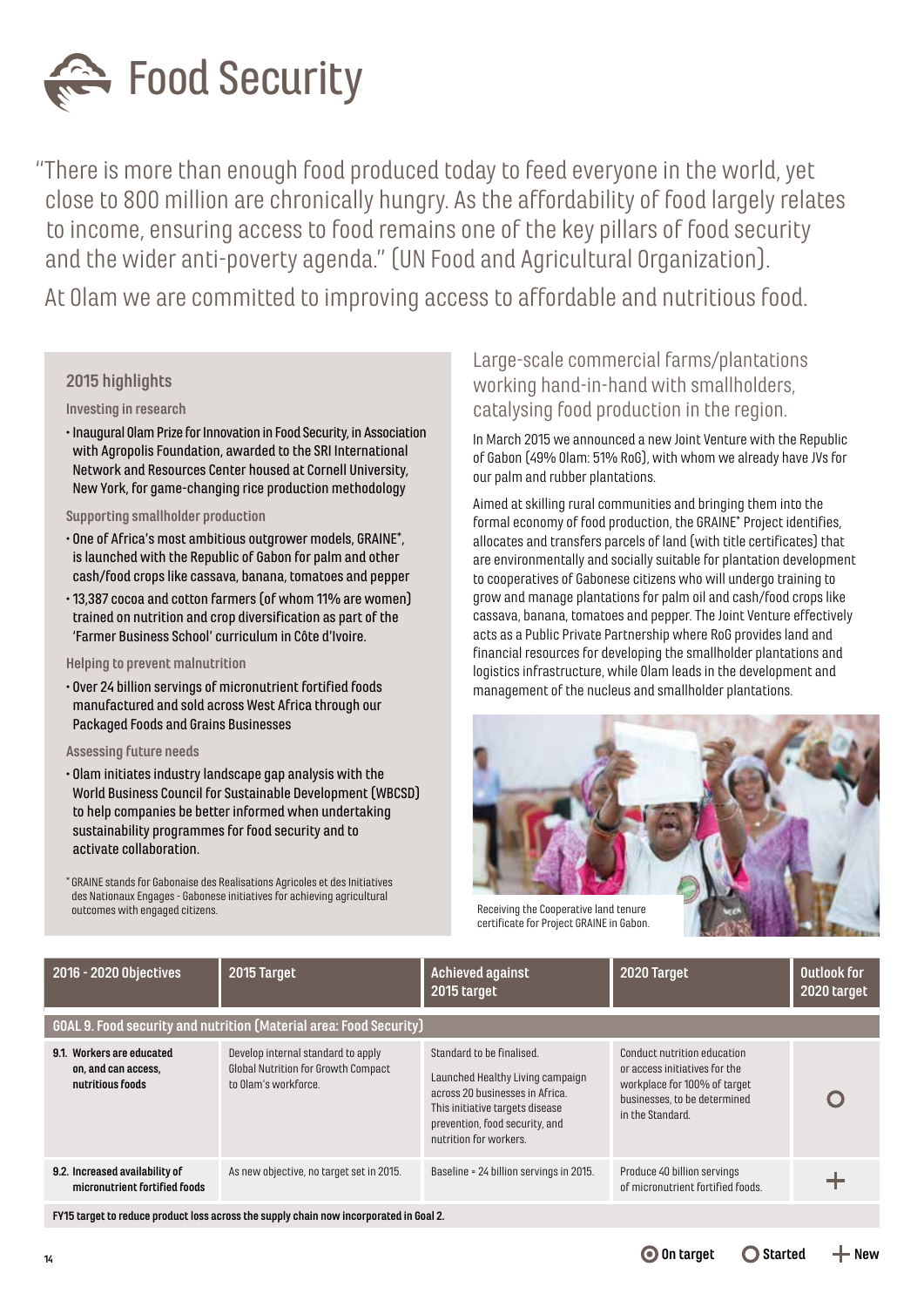

Olam is committed to improving food safety and quality across our business. We strive to meet and exceed our customers' expectations for consistent quality, and food-safe products, through the diligent application of our robust quality and compliance programmes, from plantations and farms through to our value-adding processes, and a 'right first time' culture.

#### **2015 highlights**

- 67% of the top 61 processing units have now achieved FSSC\* 22000 or BRC† certification (due to acquisitions in 2015 number of Tier 1 processing units increased from 50 to 61)
- New Nigeria sesame hulling plant goes into production, reducing processing water by 95% and significantly reducing contamination risk as a consequence
- Olam SVI Innovation and Quality team brings out its first scientific research paper on 'The Effect of Storage Conditions on Rate of Colour Degradation in Paprika based Products'
- Olam Americas Coffee Marketing Office opens a coffee cupping laboratory certified by the Specialty Coffee Association of America (SCAA)

\* Food Safety Systems Certification † BRC Global Standards



#### Chilli testing at our factory in India.

## Improving quality and traceability in emerging market supply chains

**Quality:** as well as helping smallholder farmers to improve their yields, we advise on quality and reducing post-harvest losses. This is critical because good quality means they can command a premium, whilst preventing wastage means they improve their incomes.

In 2015, in addition to training 254,146 farmers in Good Agricultural Practices, we invested in 7 farmer resource centres, 12 warehouses, 40 drying floors and 310 solar driers. Drying floors or mats prevent contamination from the soil, yet many smallholders do not have the funds to buy one.

**Traceability:** smallholders live in some of the most remote parts of the world where often roads are nothing more than dirt tracks. Collecting 1 sack of cocoa or coffee from every farmer is highly inefficient. We therefore work with farmers to help them form farmer groups or cooperatives where they bring their crop to a central warehouse. Here the crop is weighed and stamped, ready for collection by Olam.

Under the OLC in 2015, 1,263,228 tonnes of product were traceable to group level (16% increase on 2014). Of this, 324,671 tonnes were externally certified (UTZ, Rainforest Alliance, Fairtrade, Organic, Cotton Made in Africa, Better Cotton Initiative and 4C).

In many cases, thanks to our investment in processing in origin countries, the product then travels directly to our processing units. We call this being 'fully backward integrated'. Here the products go through rigorous food safety testing.

| 2016 - 2020 Objectives                                                                      | 2015 Target                                                                              | Achieved against<br>2015 target                                                                                                                                                             | 2020 Target                                                                  | <b>Outlook for</b><br>2020 target |
|---------------------------------------------------------------------------------------------|------------------------------------------------------------------------------------------|---------------------------------------------------------------------------------------------------------------------------------------------------------------------------------------------|------------------------------------------------------------------------------|-----------------------------------|
|                                                                                             | GOAL 10. Safe and reliable foods for our customers (Material area: Food Safety)          |                                                                                                                                                                                             |                                                                              |                                   |
| 10.1. Food processing facilities<br>meet international quality<br>and food safety standards | Achieve ISO 22000 or<br>BRC certification in 75% of our<br>top 50 processing facilities. | 67% of the top 61 processing facilities<br>have now achieved FSSC 22000 or<br>BRC certification (due to acquisitions<br>in 2015 number of top processing units<br>increased from 50 to 61). | 100% of relevant processing facilities<br>to be FSSC 22000 or BRC certified. | $\bullet$                         |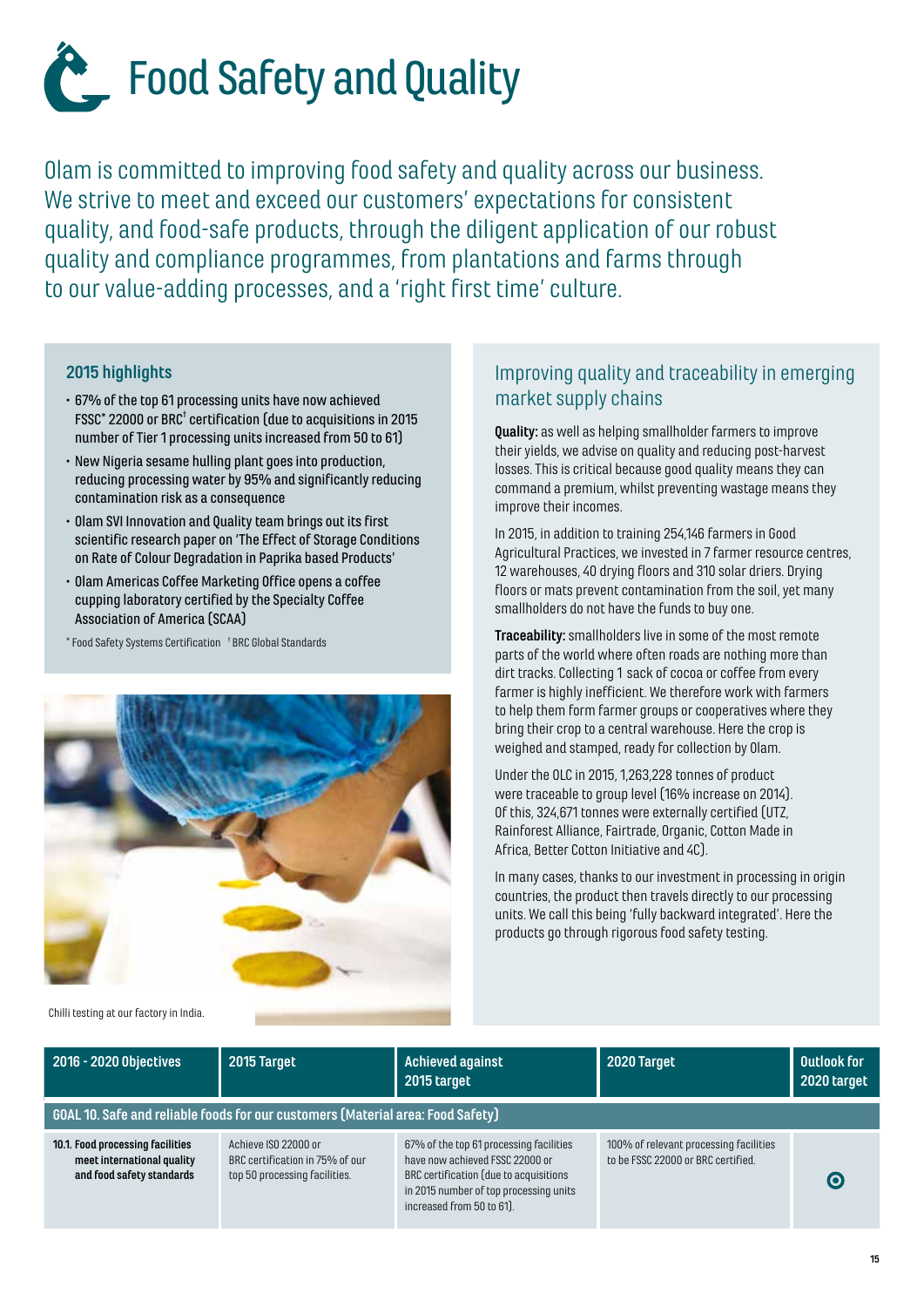# **Partnerships and memberships**

| <b>Customer Partners</b>                                                                                                                                                                                                     | <b>Financing Partners</b>                              | <b>Donors/Foundations</b>                                                                                                                                                                                             | <b>Technical Partners</b>                                                                                                                                                                                                              |  |                                                                                                                                                                                                                                                                           |
|------------------------------------------------------------------------------------------------------------------------------------------------------------------------------------------------------------------------------|--------------------------------------------------------|-----------------------------------------------------------------------------------------------------------------------------------------------------------------------------------------------------------------------|----------------------------------------------------------------------------------------------------------------------------------------------------------------------------------------------------------------------------------------|--|---------------------------------------------------------------------------------------------------------------------------------------------------------------------------------------------------------------------------------------------------------------------------|
| Blommer Chocolate Co.<br>Costco Wholesale<br>Jacobs Douwe Egberts<br>Ferrero<br>Hershey's<br>Hindustan Unilever<br>Lindt Sprungli<br>Mars Inc<br>Mondelëz International<br>Nestlé<br>Nespresso<br><b>Starbucks</b><br>Storck | <b>DFG</b><br>FM0<br><b>IFC/World Bank</b><br>Proparco | <b>Bill &amp; Melinda Gates</b><br>Foundation<br><b>IDH Sustainable Trade</b><br>Initiative<br><b>IFAD</b><br><b>USAID</b>                                                                                            | <b>Action Health Inc.</b><br>Ag Econ Plus<br>Caritas<br><b>COMPACI</b><br><b>FairMatch Support</b><br>FFI DA<br>Fortify<br>GIZ<br><b>New Holland</b><br>PharmAccess<br>Proforest<br>Solidaridad                                        |  | <b>Tanzania Association</b><br>of Environmental<br><b>Engineers</b><br><b>TechnoServe</b><br><b>Terra Global</b><br><b>West Africa Rice</b><br>Development<br>Association<br><b>Wildlife Conservation</b><br>Society<br><b>World Resources</b><br>Institute<br><b>WWF</b> |
| <b>Audit/Certification Bodies</b>                                                                                                                                                                                            |                                                        | <b>Research Institutions/Universities</b>                                                                                                                                                                             |                                                                                                                                                                                                                                        |  |                                                                                                                                                                                                                                                                           |
| <b>4C Association</b><br>Cotton Made in Africa<br>Fairtrade<br><b>FLA</b><br><b>Forest Stewardship</b><br>Council <sup>®</sup><br>Intertek Organic<br>Rainforest Alliance                                                    | <b>RSPO</b><br>Starbucks C.A.F.E.<br>UTZ Certified     | <b>Agropolis Fondation</b><br>California State University, Fresno<br>Center for Land-Based Learning<br>CIRAD<br><b>CSIRO</b><br><b>London School of Economics</b><br>and Political Science<br>Harvard Business School | <b>INSEAD Business School</b><br>Lee Kuan Yew School<br>of Public Policy<br><b>Temasek Life Sciences Laboratory</b><br>The National University<br>of Singapore<br>University of California, Davies<br>University of California, Merced |  |                                                                                                                                                                                                                                                                           |

#### **Sector Collaborations and Active Memberships**

African Cashew Initiative Steering Group Member

African Cashew Alliance Board Member

African Cotton Association Steering Committee Member

Almond Board of Australia Deputy Chair

Almond Board of California Board Member

American Peanut Council Board Member

American Spice Trade Association Board Member and Chair of Food Safety Committee

Association of Cotton Merchants (AMCE) Board Member

Association Technique Internationale des Boix Tropicaux Board Member

Better Cotton Initiative (BCI) Steering Committee Member

Better Rice Initiative Asia Steering Committee Member

**Bonsucro** Board Member

California League of Processors Executive Committee and Board Member

CocoaAction

**Founding Member** 

Cocoa Association of Asia Member

Cocoa Livelihoods Programme Cocoa Merchants Association

of America Committee Member

European Cocoa Association Board Member

Federation of Cocoa Commerce

Green Coffee Association Board Member

Hazelnut Promotion Association

#### International Cocoa Initiative Board Member

International Cocoa Association (ICA) **Director** 

International Nuts and Dried Fruits Council Executive Committee and Board Member

Natural Capital Coalition Member

RSPO Alternate Board Member

Solyouzmoloko National Dairy Producers Union of Russia Board Member

Smallholder Acceleration and REDD+ Program (SHARP) Executive Board Member

Sustainable Coffee Program Steering Committee Member

#### Sustainable Natural Rubber Initiative Member of Standard Working Group

Sustainable Nut Initiative Board Member

Sustainable Rice Platform Board Member

Sustainable Spice Initiative

The Nut Association Board Member

Tropical Forest Foundation Board Member

USDA Elimination of Child Labour Project

World Business Council for Sustainable Development (WBCSD) CSA Co-Chair

World Cocoa Foundation Board Member

World Spice Organisation Executive Committee Member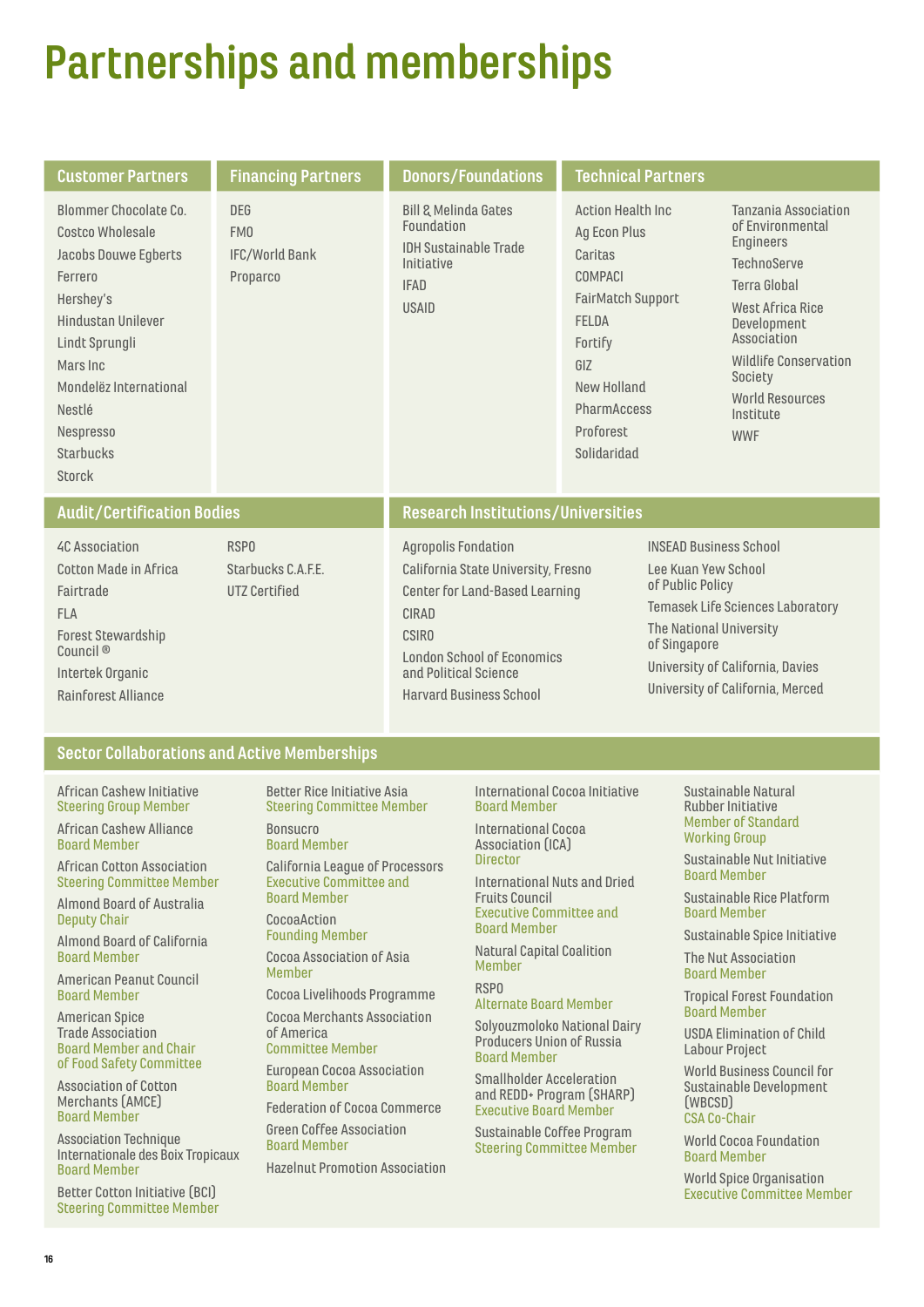# **External reporting, commitments and support for the SDGs**

# Olam is committed to transparent reporting and to public statement of our commitments:

#### **Reporting**

- 9<sup>th</sup> Sustainability Report
- $5<sup>th</sup>$  year GRI reporting
- 5th year Carbon Disclosure Project (CDP)
- 3rd year completing CDP water module
- 3rd year completing Forest Footprint Disclosure

#### **Commitments**

- UN CEO Water Mandate
- UN Guidelines on Responsible Land Tenure
- UN Global Nutrition for Growth Compact
- Fair Labor Association affiliate member
- In 2016, we will become a signatory to the UN Global Compact.

### **United Nations Sustainable Development Goals**

2015 was a pivotal year with global agreements reached on both Climate Change and Sustainable Development. The UN launched 17 Sustainable Development Goals (SDGs) to be achieved by 2030, and Olam is an early leader in providing a private sector contribution in achieving these goals. We have chosen 5 goals to focus on as a Company which relate closely to our material areas – SDG 1, 2, 12, 13 and 17.

We recognise that Olam is in a strong position to influence how these challenges can be tackled. We are working hard to do our part – increasing productivity and yield for smallholder farmers; reducing post-harvest losses; contributing to nutrition through education; crop diversification and production of fortified packaged foods; improving water usage and irrigation efficiency including in areas where our operations face drought conditions, and being active in Public Private Partnerships that help to shape policy frameworks supporting inclusive and sustainable growth.



# About this report

This document is an Executive Summary of our full sustainability report which can be found at olamgroup.com/sustainability

The web report contains more information on our progress and challenges, as well as case studies. Full detail on the reporting boundaries and audiences can also be found in the online version.

We continue to report using the Global Reporting Initiative (GRI). In 2014 we submitted GRI G3.1 Index at Level C. This year our report contains Standard Disclosures from the GRI (G4) Sustainability Reporting Guidelines. The online version of our report contains the GRI Content Index which shows, as far as possible, how we have aimed to meet the requirements of 'in accordance – core' of G4.

We will continue to work towards this for our 2016 reporting.